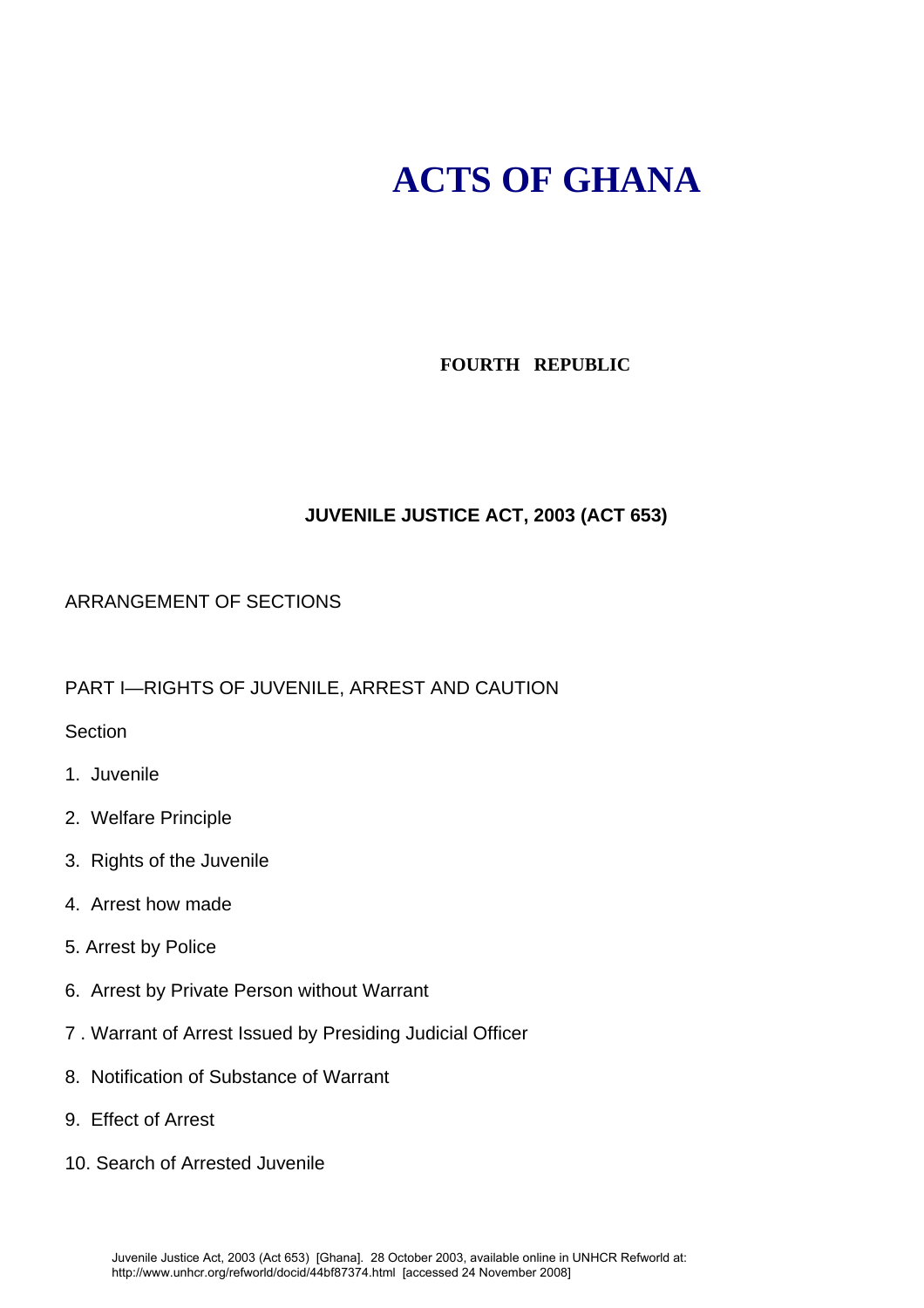- 11. Information of Arrest
- 12. Caution by Police
- 13. Interview of Juvenile
- 14. Recognizance
- 15. Detention of Juvenile at Police Station
- PART II—JUVENILE COURT
- 16. Juvenile Court Sitting
- 17. Exclusive Jurisdiction and Transfer
- 18. Remission of Juvenile to Juvenile Court for Sentence
- 19. Presumption and Determination of Age
- 20. Charge Shreet and Plea
- 21. Appearance of Juvenile in Court and Bail
- 22. Assistance to Juvenile
- 23. Remand of Juvenile
- 24. Social Enquiry Report
- 25. Diversion
- 26. Purpose of Diversion
- 27. Minimum Standard of Diversion
- 28. Parent to give Security
- 29. Methods of Dealing with Offender
- 30. Power to Order Parent to Pay Fine instead of Juvenile
- 31. Probation
- 32. Prohibition on Certain forms of Punishment
- 33. Expeditious Hearing
- 34. Committal to Fit Persons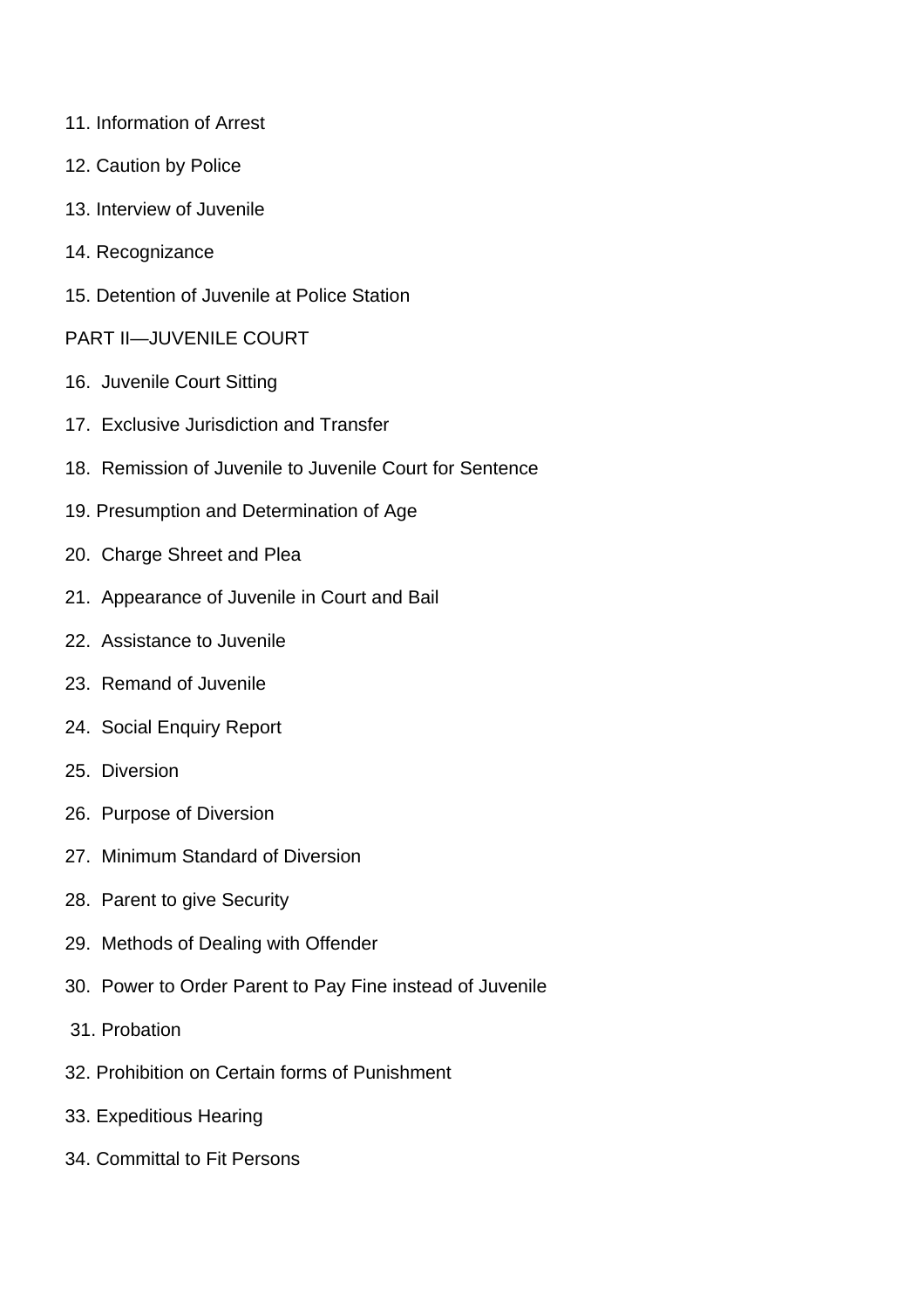35. Duration of Probation and Supervision Orders over Juveniles Committed to the Care of a Fit Person

- 36. Approval of Children's Homes
- 37. Application to Expunge Record
- 38. General Provisions as to Court Orders Relating to Juveniles
- PART III—JUNIOR CORRECTIONAL CENTRES AND SENIOR CORRECTIONAL CENTRES
- 39. Establishment of Junior and Senior Correctional Centres
- 40. Establishment of Remand Homes
- 41. Supervision of Centres and Remand Homes
- 42. Visits and Inspections
- 43. Power to Order Detention in Centre and Right of Appeal
- 44. Contents of Detention Order
- 45. Conveyance to Centre
- 46. Duration of Detention
- 47. Extension of Period of Detention
- 48. Power of Minister to Transfer Juvenile or Young Offender
- 49. Power to Transfer from Prison to Centre
- 50. Transfer of Incorrigibles to Prison
- 51. Power to Release on Licence
- 52. Supervision after Expiration of Term of Detention
- 53. Power of Minister to Discharge Young Offender
- 54. Harbouring or Concealing a Young Offender
- 55. Penalty for Escape or Absence from Centre or Remand Home
- 56. Power of Juvenile Court to Require Production of Offender
- 57. Penalty for Instigating Offence
- 58. Contribution by Parents of Juvenile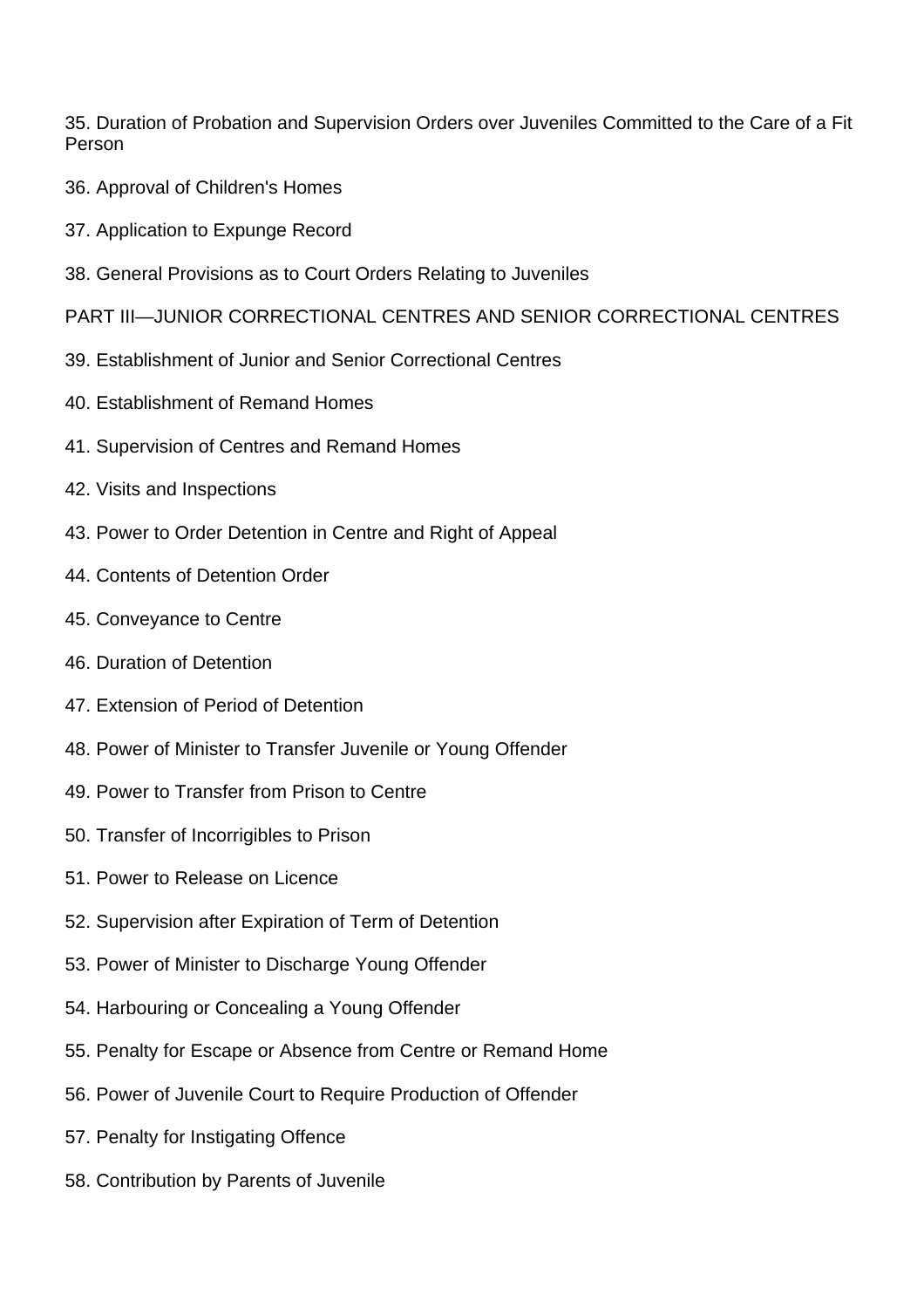- 59. Regulations
- 60. Interpretation
- 61. Amendment and Repeals

**SCHEDULE** 

- Form 1A of the Schedule—Police Caution without Conditions
- Form 1B of the Schedule—Police Caution with Conditions

## **THE SIX HUNDRED AND FIFTY-THIRD**

# **ACT OF THE PARLIAMENT OF THE REPUBLIC OF GHANA**

## ENTITLED

## **JUVENILE JUSTICE ACT, 2003**

AN ACT to provide a juvenile justice system, to protect the rights of juveniles, ensure an appropriate and individuals response to juvenile offenders, provide for young offenders and for connected purposes.

DATE OF ASSENT: 28th October, 2003.

BE IT ENACTED BY Parliament as follows:

PART I—RIGHT OF JUVENILE, ARREST AND CAUTION

## **Section 1—Juvenile.**

(1) For purposes of the Act a juvenile is a person under eighteen years who is in conflict with the law.

(2) A juvenile shall be dealt with in a manner which is different from an adult, except under exceptional circumstances under section 17.

#### **Section 2—Welfare Principle.**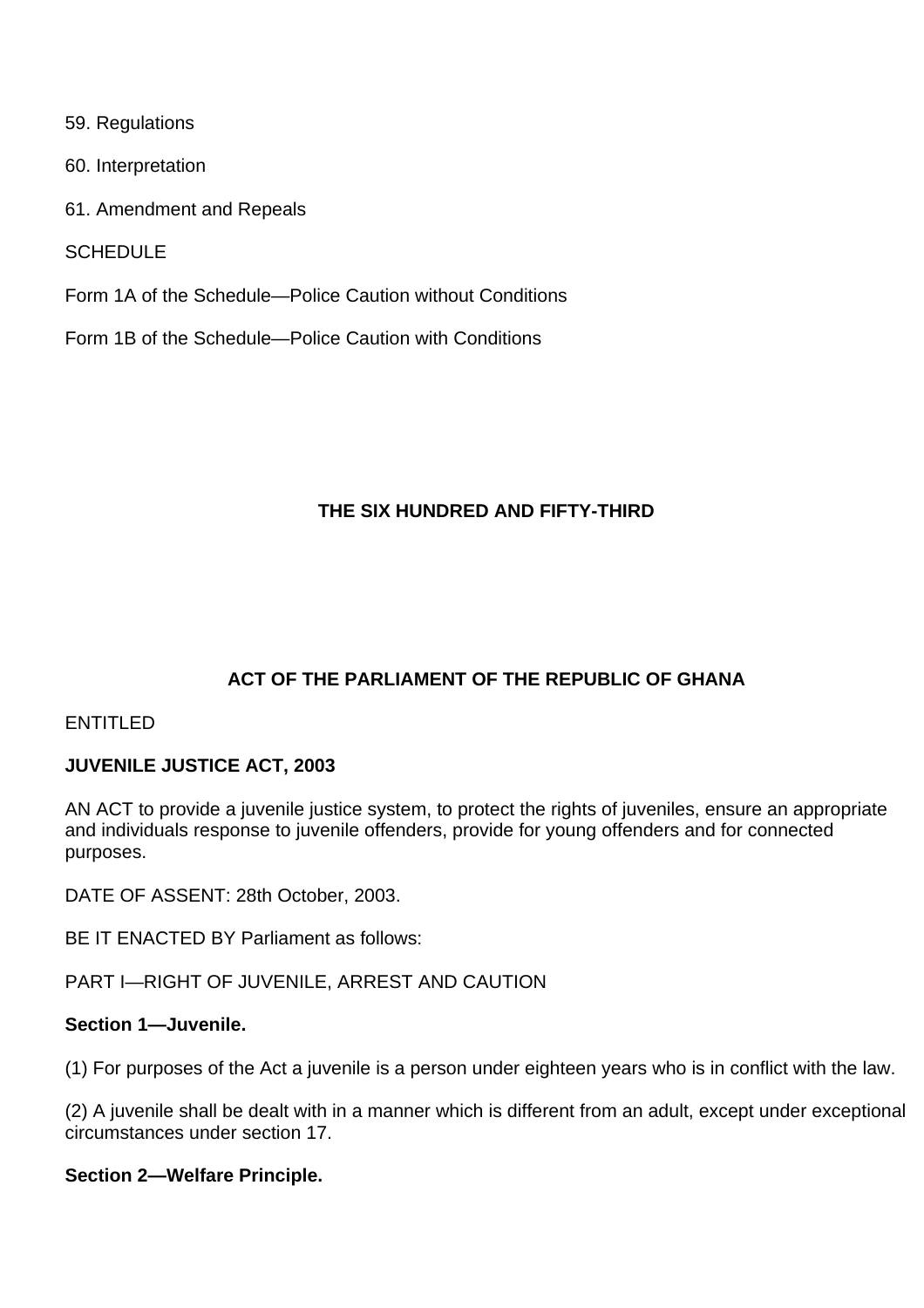The best interest of a juvenile shall be

(a) paramount in any matter concerned with the juvenile; and

(b) the primary consideration by a juvenile court, institution or other body in any matter concerned with a juvenile.

# **Section 3—Rights of the Juvenile.**

(1) A juvenile has the right to privacy during arrest, the investigation of an offence, at the trial of the offence and at any other stage of the cause or matter.

(2) A person shall not in the course of arrest, investigation or trial of an offence connected with a juvenile, or at any other stage of the cause or matter, release any information for publication that may lead to the identification of the juvenile.

(3) Any person who contravenes subsection (2) commits an offence and is liable on summary conviction to a fine not exceeding 250 penalty units or to a term of imprisonment not exceeding 12 months or to both.

## **Section 4—Arrest how made.**

(1) An arrest of a juvenile shall be made by touching the body of the juvenile unless the juvenile submits to custody by word or action.

(2) Where the circumstances require, the person effecting the arrest may forcibly confine the juvenile but the use of force shall be reasonable in the circumstances.

(3) Notwithstanding subsection (2), an arrest shall be made with due regard to the dignity and wellbeing of the juvenile and minimum force shall be used by the person effecting the arrest.

# **Section 5—Arrest by Police.**

(1) A police officer may arrest a juvenile with or without a warrant.

(2) A police officer may arrest a juvenile without warrant where the juvenile

- (a) commits an offence in the presence of the officer;
- (b) obstructs a police officer in the execution of police duties;

(c) has escaped or attempts to escape from lawful custody;

(d) is in possession of any implement adapted or intended to be used for the unlawful entry of a building without reasonable explanation for the possession.

(3) A police officer may arrest without warrant a juvenile upon reasonable grounds of suspicion that the juvenile

(a) has committed an offence;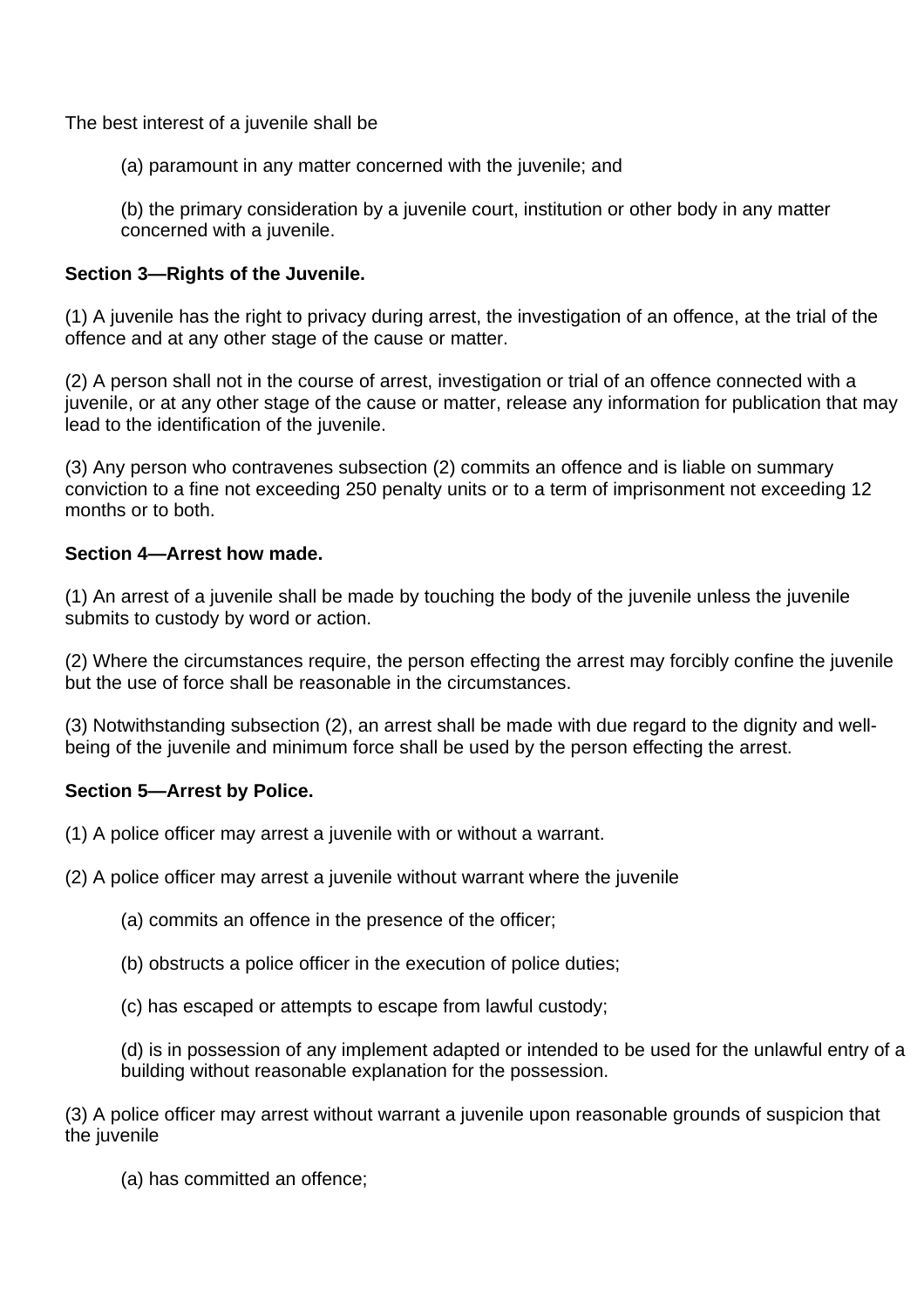(b) is about to commit an offence where,

(i) there is no other way of preventing the commission of the offence; or

(ii) the surroundings indicate that an offence could be committed; and

(c) is wilfully obstructing the police officer in the execution of police duties.

## **Section 6—Arrest by Private Person without Warrant.**

(1) Subject to section 4 a private person may without warrant arrest a juvenile who in the presence of that person commits

- (a) any offence involved with the use of force or violence;
- (b) any offence whereby bodily harm is caused to any person;
- (c) any offence in the nature of stealing or fraud;
- (d) any offence concerned with injury to public property; or

(e) any offence concerned with property owned by or in the lawful care or custody of the private person.

(2) A private person may arrest a juvenile without warrant where the person has reasonable suspicion that the juvenile has committed an offence under subsection (1).

(3) A private person who has effected an arrest shall immediately hand over the juvenile to the police.

# **Section 7—Warrant of Arrest Issued by Presiding Judicial Officer.**

(1) A Magistrate in a juvenile court may issue a warrant for the arrest of a juvenile on the written application of the Attorney-General, public prosecutor or a police officer.

(2) The Magistrate may, from information taken on oath, cause the arrest of a juvenile if there is reasonable suspicion that the juvenile in respect of whom the warrant is applied has committed the alleged offence from information taken on oath.

(3) The warrant of arrest shall

(a) set out the offence alleged to have been committed;

(b) state that the offence was committed within the area of jurisdiction of the presiding officer; and

(c) direct the arrest by the police of the person named in the warrant.

## **Section 8—Notification of Substance of Warrant.**

(1) A police officer or the person effecting an arrest shall inform the juvenile of the reason for the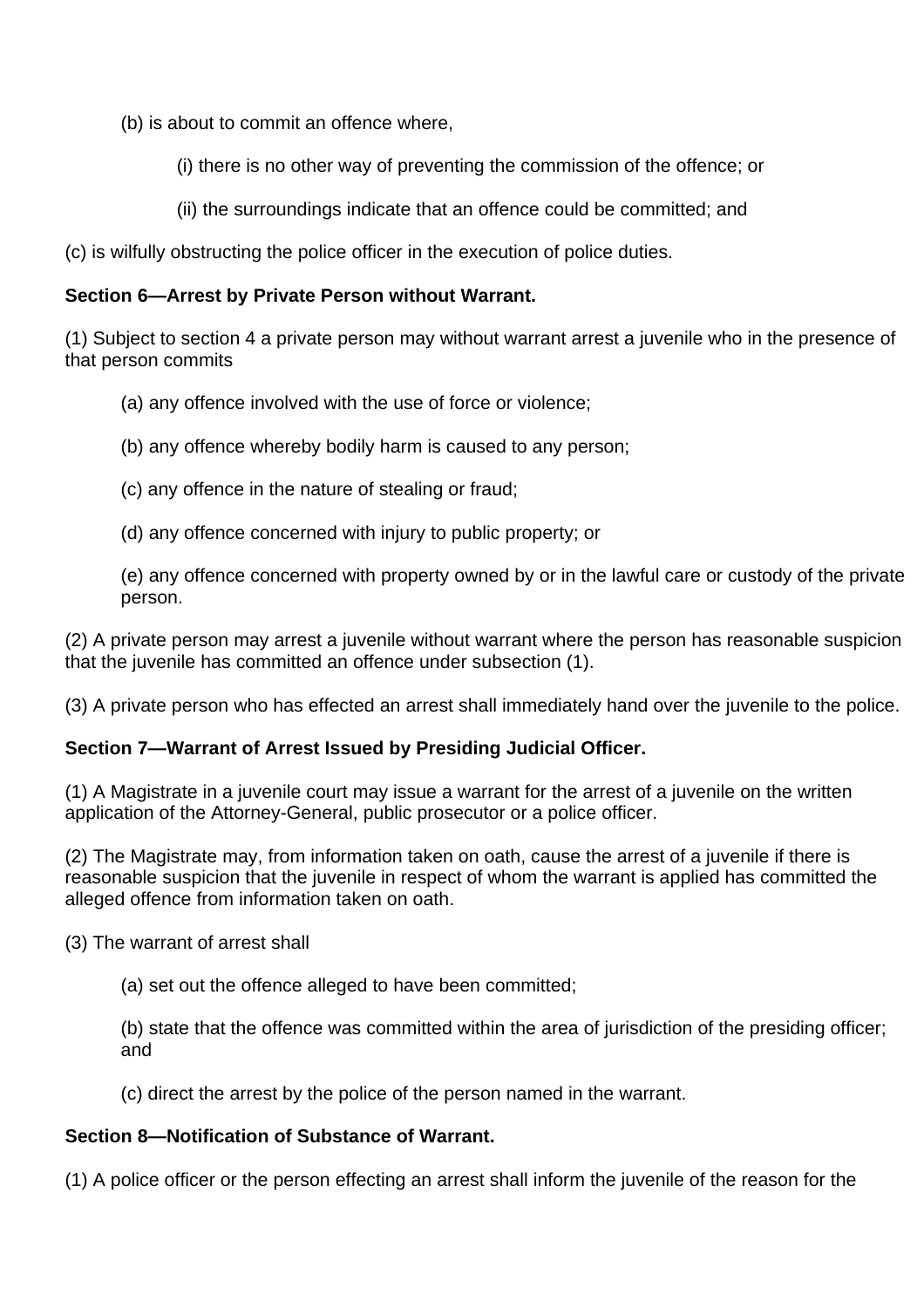arrest.

(2) Where the arrest is made under warrant, the police officer or person acting under the authority of a warrant shall notify the juvenile of the content of the warrant and exhibit a copy of the warrant to the juvenile.

## **Section 9—Effect of Arrest.**

The effect of an arrest is that the juvenile is in lawful custody until lawfully discharged or released from custody.

# **Section 10—Search of Arrested Juvenile.**

(1) A juvenile may be searched by an arresting police officer or by the police officer to whom the juvenile has been handed over by a person effecting an arrest.

(2) Articles other than clothing may be taken by the arresting police officer or by the police officer to whom the juvenile has been handed over and shall be kept in safe custody.

(3) The search shall be made with decency and a juvenile shall be searched by a police officer of the same sex but where the officer is unavailable, the search shall be conducted by another adult of the same sex authorised by the arresting officer.

(4) The right to search does not include the right to examine the private part of the juvenile except where the circumstances of the offence warrant an examination when the examination shall be by a medical officer.

(5) Where a juvenile is released on recognizance or admitted to bail, the juvenile or any suspected premises shall not be searched unless there is reasonable ground for the police to believe that the juvenile is in possession of

- (a) stolen articles;
- (b) instruments of violence;

(c) tools connected with the kind of offence the juvenile is alleged to have committed and charged with; or

(d) other articles which may provide evidence against the juvenile with regard to the offence the juvenile is alleged to have committed.

## **Section 11—Information of Arrest.**

(1) At least one parent, a guardian or a close relative of a juvenile shall be informed of the arrest of the juvenile by the police as soon as possible after the arrest and the juvenile shall have right of access to legal advice.

(2) Where the police are unable to inform a parent, guardian or a close relative of the juvenile of the arrest of the juvenile, the police shall inform the probation officer responsible for the district.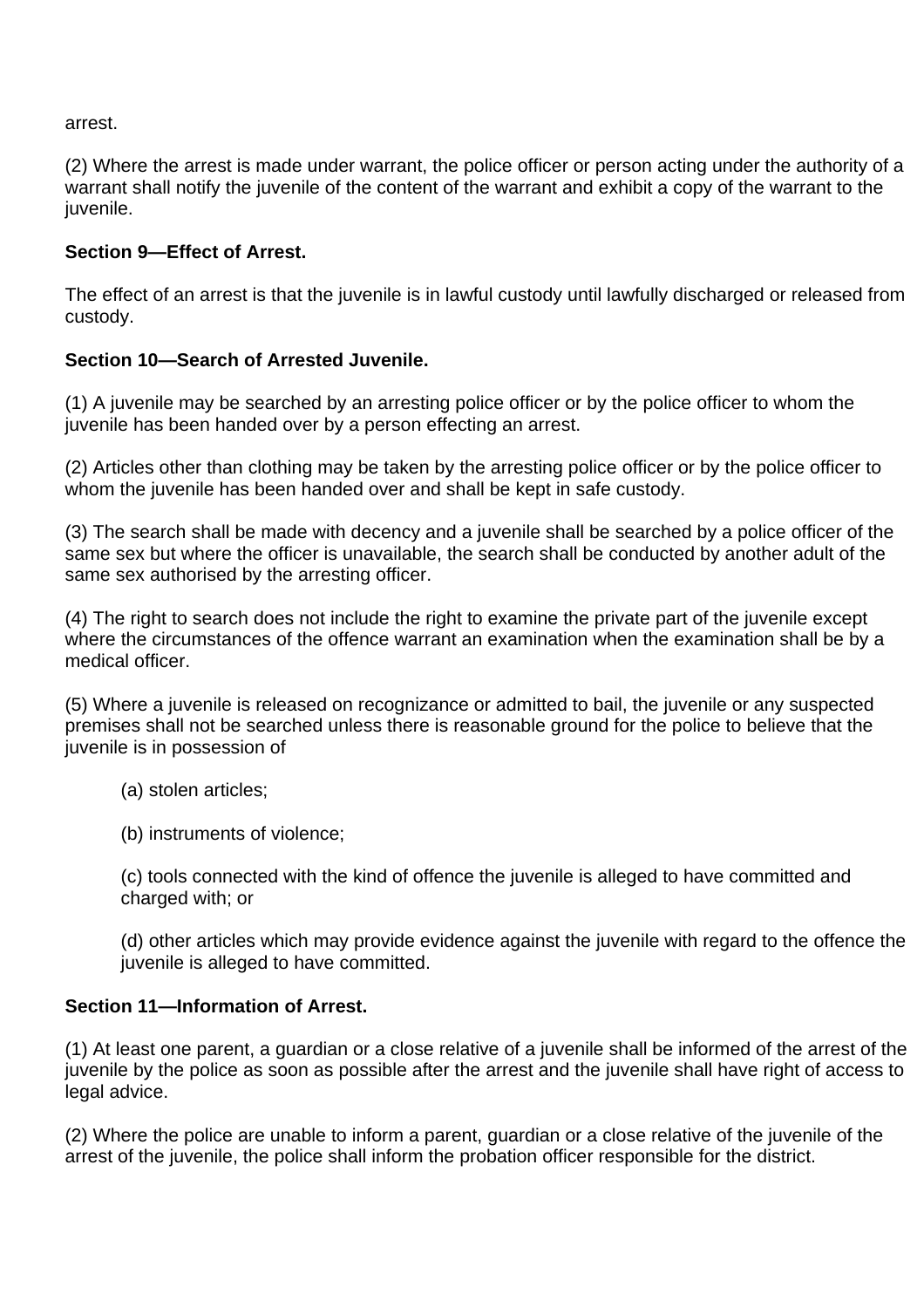(3) It is the duty of the probation officer with responsibility for the district to trace the parents, guardian or close relative of the juvenile.

# **Section 12—Caution by Police.**

(1) A police officer may give an informal caution instead of arresting a juvenile if it is in the best interest of the juvenile to do so.

(2) An informal caution is a verbal warning of which no record is required to be kept.

(3) A senior police officer may give a formal caution to a juvenile with or without conditions on the recommendation of a probation officer, public prosecutor or magistrate.

(4) The formal caution shall be given in private in the presence of a parent, guardian or close relative.

(5) In the absence of a parent, guardian or close relative, the formal caution shall be given in the presence of a probation officer.

(6) A formal caution without conditions shall be as in Form 1A of the Schedule.

(7) A formal caution with conditions shall be as in Form 1B of the Schedule.

(8) The police shall cause a record to be kept of formal cautions in a register for the purpose at the police station.

(9) The register of formal cautions shall be made available to the Department of Social Welfare.

(10) The record of a formal caution shall be expunged after a period of five years from the date on which the caution was entered.

# **Section 13—Interview of Juvenile.**

(1) A juvenile shall not be questioned or interviewed by the police in relation to any alleged offence unless a parent, guardian, lawyer or close relative of the juvenile is present at the interview.

(2) If a parent, guardian, lawyer or close relative cannot be contacted by the police to be present at the interview, a probation officer shall be present.

(3) Notwithstanding subsection (1), where the police consider that it is not in the best interest of the juvenile to have a parent, guardian, lawyer or close relative of the juvenile present, the police shall arrange for a probation officer to be present at the interview.

# **Section 14—Recognizance.**

(1) A juvenile under arrest shall be released by the police on self recognizance or a recognizance entered into by a parent, guardian, close relative or other responsible person, unless the offence of which the juvenile stands accused is a serious offence or if it is necessary to remove the child from certain associations.

(2) If a juvenile is not released on recognizance, the police shall seek an order from a juvenile court to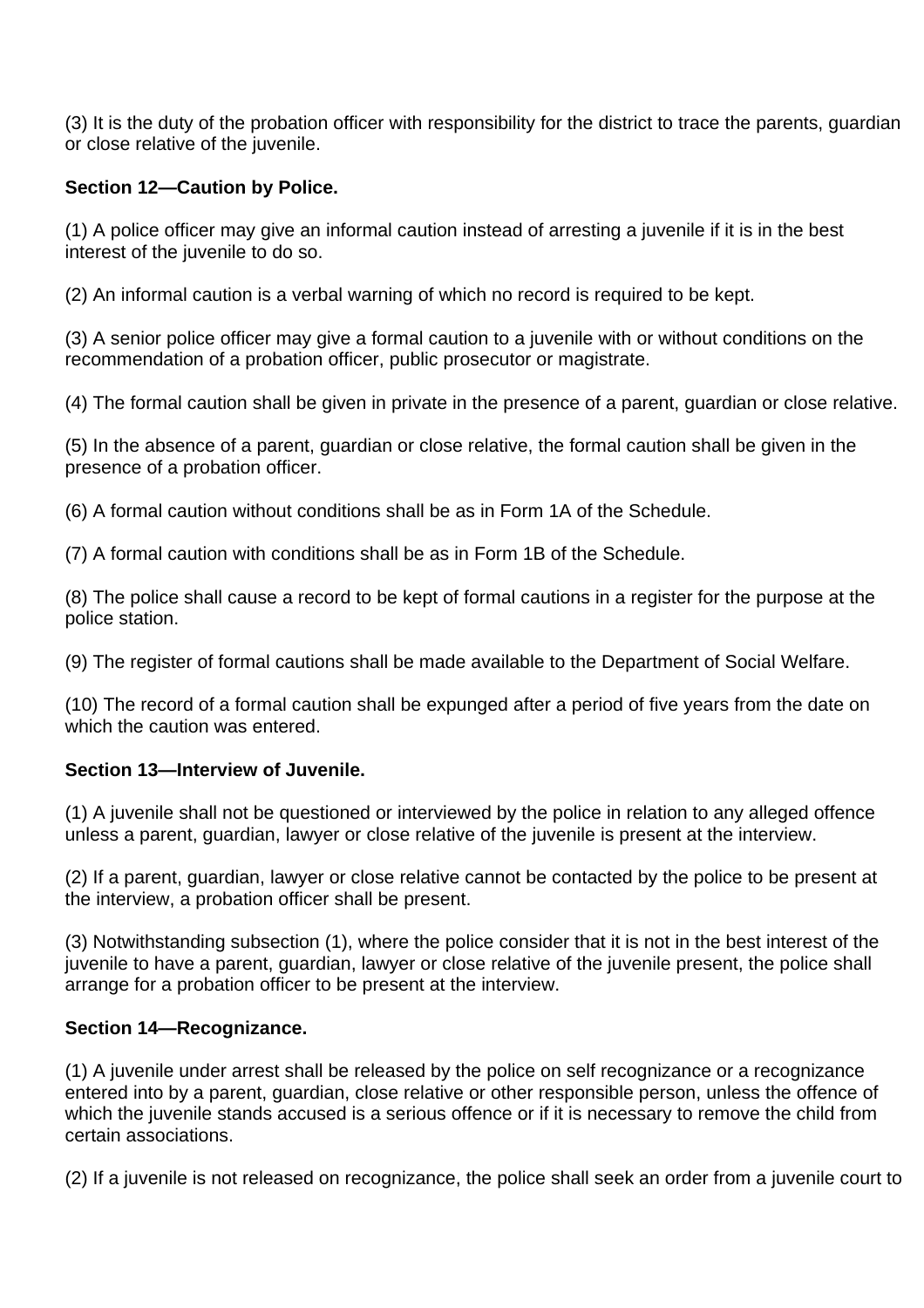place the juvenile in a remand home or any place of safety designated by the Social Welfare Department of a District Assembly.

(3) The order shall be made by the juvenile court within forty-eight hours after the arrest of the juvenile.

# **Section 15—Detention of Juvenile at Police Station.**

(1) The police shall make arrangements to detain the juvenile in a part of a police station specially designated for juveniles or in a part of a police station which is separate from the area where persons other than juveniles are detained.

(2) Subsection (1) applies where the juvenile is not released on recognizance under section 14 or within forty-eight hours after the juvenile has been arrested.

(3) A juvenile shall not be allowed to associate with any person other than a relative, a lawyer or a public officer whilst detained at a police station or being transported to a remand home or place of safety.

(4) A juvenile shall be under the care of an adult of the same sex when detained in a police station or whilst being transported to a remand home or place of safety.

- (5) Male juveniles shall be held separately from female juveniles.
- (6) A juvenile in detention at a police station has the right to
	- (a) adequate food;
	- (b) medical treatment if required;
	- (c) reasonable visits from parents, guardian, lawyer or close relative; and
	- (d) any other conditions reasonably required for the welfare of the juvenile.

## PART II—JUVENILE COURT

## **Section 16—Juvenile Court Sitting.**

(1) A juvenile court shall sit either in a different building or room from that in which sittings of other courts are held or on different days from those on which sittings of other courts are held.

(2) No person shall be present at any sitting of a juvenile court, except

(a) members and officers of the court;

(b) parties to the case before the court, their lawyer and witnesses, land other persons directly concerned in the case; and

(c) such other persons as the court may specially authorise to be present.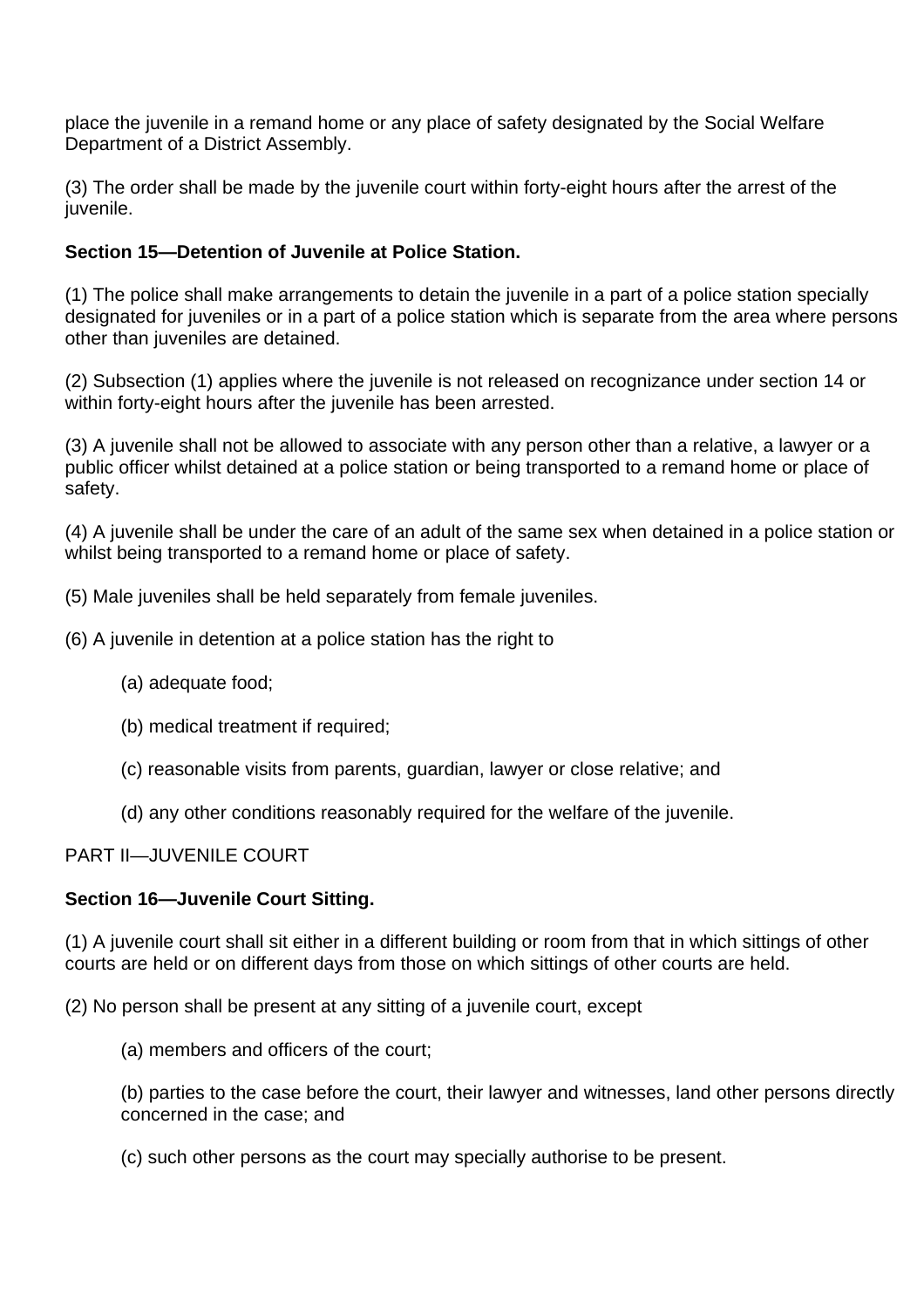(3) The proceedings in a juvenile court shall be informal and a police officer in the court shall not be in uniform.

(4) No restraints shall be used on a juvenile unless there are exceptional circumstances which warrant the restraints for the safety of any person not foreseen.

# **Section 17—Exclusive Jurisdiction and Transfer.**

(1) A court of summary jurisdiction other than a juvenile court shall not hear any charge against or dispose of any matter which affects a person who appears to the court to be a juvenile, if the court is satisfied that

- (a) the charge or matter is one in which jurisdiction has been conferred on juvenile courts; and
- (b) a juvenile court has been constituted for the place, district or area concerned,

and where the court is satisfied, the court shall make an order transferring the charge or matter to the juvenile court.

(2) Notwithstanding subsection (1), where for any reason a juvenile court is not constituted for a place, district or area concerned, a court of summary jurisdiction may deal with an application for bail concerning a juvenile if it is in the best interest of the juvenile to do so.

(3) A charge made jointly against a juvenile and a person who has attained the age of eighteen years shall be heard by a court of summary jurisdiction other than a juvenile court.

(4) A charge against a juvenile for an offence which if commited by an adult would be punishable by death shall be heard by a court of summary jurisdiction other than a juvenile court.

# **Section 18—Remission of Juvenile to Juvenile Court for Sentence.**

(1) Where a juvenile appears before a court of summary jurisdiction other than a juvenile court on a charge made jointly against the juvenile and a person who has attained the age of eighteen years and the juvenile offender but shall remit the case to the juvenile court for sentence.

(2) Where a juvenile is tried for an offence punishable by death by a court of summary jurisdiction and is convicted by the court, the court of summary jurisdiction shall remit the juvenile to a juvenile court for sentence.

(3) The juvenile court may deal with the juvenile offender in any manner in which it would have dealt with the juvenile if that court had been the court which convicted the juvenile offender.

(4) A court by which an order remitting a case to a juvenile court is made under this section

(a) may give such directions as appear to be necessary with respect to the custody of the juvenile offender or for the release of the offender on bail until the juvenile offender can be brought before the juvenile court; and

(b) shall cause to be transmitted to the registrar of the juvenile court a certificate that sets out the nature of the offence and states that the juvenile offender has been found guilty and that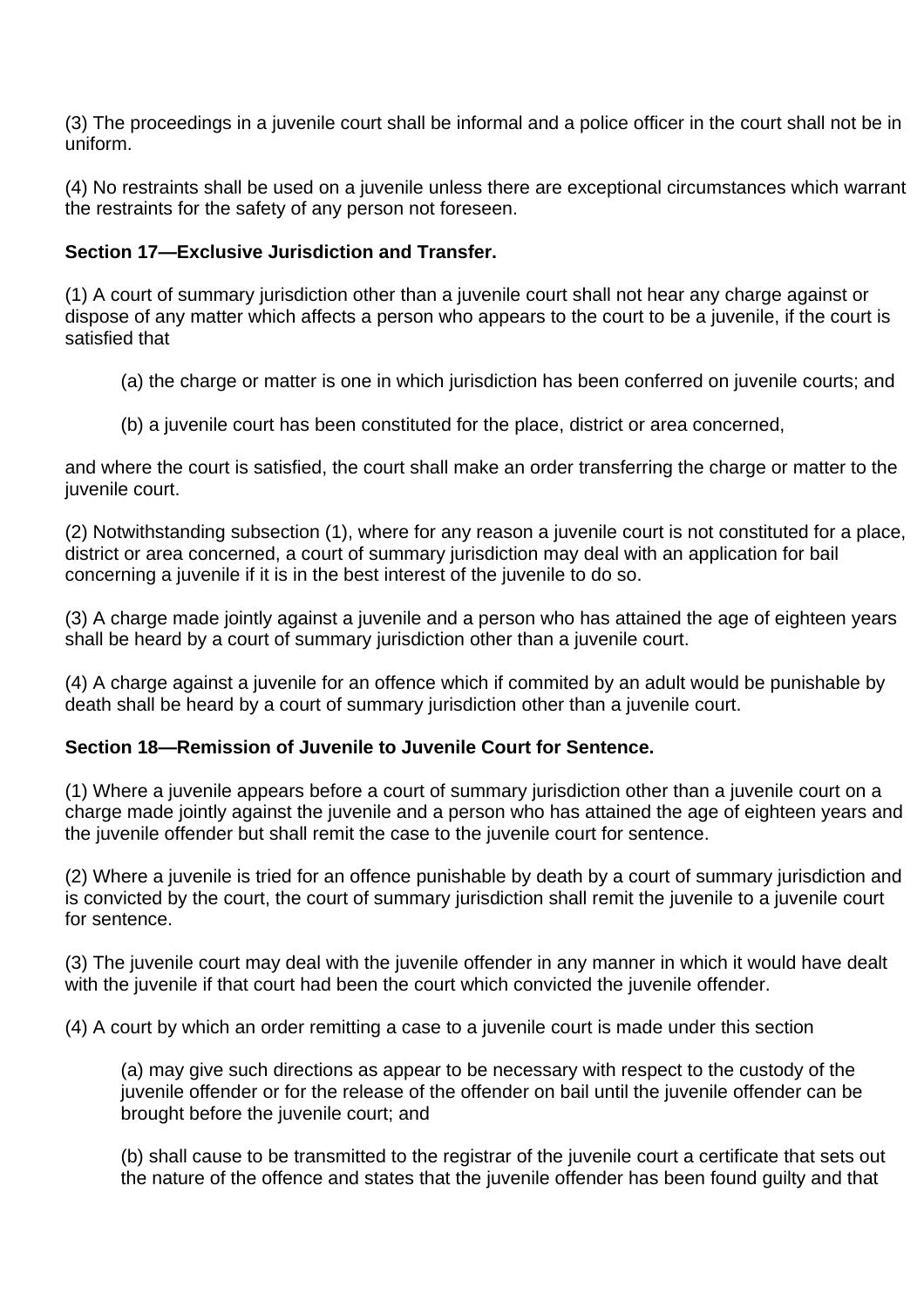the case has been remitted for the purpose of being dealt with under this section.

(5) For the purpose of Part VIII of the Criminal Procedure Code, 1960 (Act 30) on Appeals from District Courts, any decision taken by the juvenile court under this section shall form part of the decision of the court of summary jurisdiction by whom the juvenile was convicted and shall be subject to appeal.

# **Section 19—Presumption and Determination of Age.**

(1) Where a person, whether charged with an offence or not, is brought before any court otherwise than for the purpose of giving evidence and it appears to the court that the person is a juvenile, the court shall make inquiry as to the age of the person.

(2) In the absence of a birth certificate or a baptismal certificate, a certificate signed by a medical officer as to the age of a person below eighteen years of age shall be evidence of that age before a court without proof of signature unless the court directs otherwise.

(3) An order of a court shall not be invalidated by any subsequent proof that the age of the child has not been correctly stated to the court and the presumed or declared by the court to be the age of the juvenile shall be deemed to be the true age for the purpose of any proceeding under this Act.

(4) Where it appears to the court that the person brought before it has attained the age of eighteen years, the person shall for the purposes of this Part be deemed not to be a juvenile and shall be subject to the Code.

# **Section 20—Charge Sheet and Plea.**

(1) The allegations in a charge sheet shall be translated in a language that an accused juvenile can understand.

(2) The juvenile shall be called upon to indicate to the court whether or not the juvenile admits the offence in the charge sheet.

(3) The juvenile, the lawyer of the juvenile, parent, guardian, close relative or probation officer may examine the charge sheet at any stage of the proceedings.

(4) The charge may be withdrawn by the police at any stage of the proceedings and the juvenile may be discharged or acquitted.

# **Section 21—Appearance of Juvenile in Court and Bail.**

(1) When a juvenile appears before a juvenile court charged with any offence, the court shall enquire into the case and, unless there is a serious danger to the juvenile or the community, release the juvenile on bail.

(2) A juvenile granted bail shall be released from custody after giving security or accepting specified conditions.

(3) Bail may be granted on the juvenile's own undertaking or with sureties from the parents, guardian, or close relative of the juvenile or a responsible person.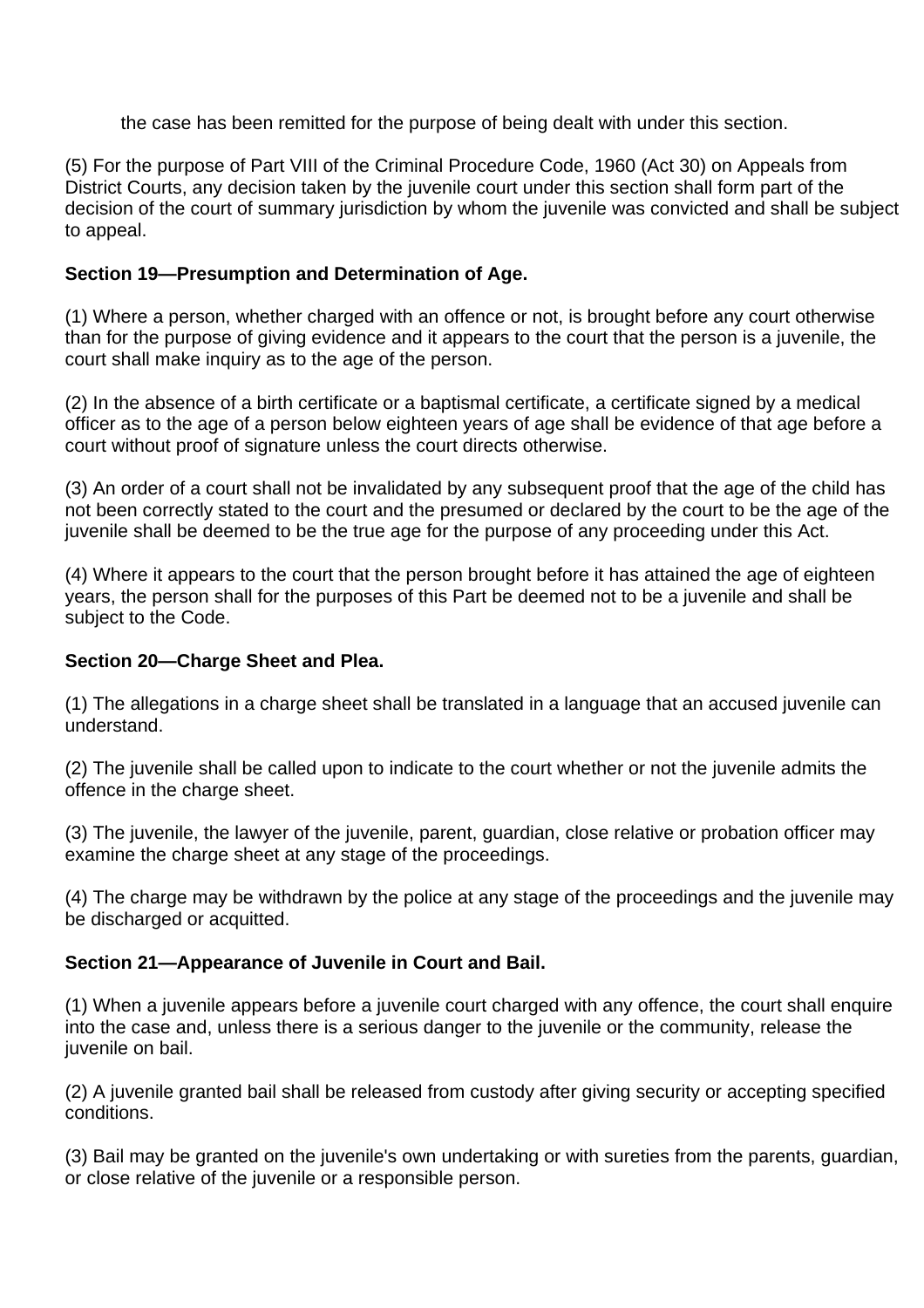(4) The amount of the bail shall be fixed with due regard to the circumstances of the case and shall not be excessive or harsh.

(5) A juvenile court may refuse to grant bail if it is satisfied that the juvenile

- (a) may not appear to stand trial;
- (b) may interfere with any witness, evidence or hamper police investigations; or
- (c) may commit a further offence when on bail.

(6) If bail is not granted, the juvenile court shall record the reasons for the refusal and inform the applicant that there is a right to apply for bail in the High Court.

## **Section 22—Assistance to Juvenile.**

The juvenile court shall, at the commencement of proceedings in court, inform the juvenile in a language that the juvenile understands of the following,

(a) the right to remain silent;

(b) the right to have a parent, guardian, close relative or probation officer present at the proceedings;

- (c) the right to legal representation; and
- (d) the right to Legal aid.

## **Section 23—Remand of Juvenile.**

(1) Where a juvenile is not released on bail, the juvenile court may make an order

(a) committing the juvenile to the care of the juvenile's parents, guardian, close relative or any fit person who is willing to take care of the juvenile; or

(b) remanding the juvenile to a remand home situated within a reasonable distance from the court.

(2) The order for remand shall be delivered with the juvenile to the person who is to have care of the juvenile and shall be sufficient authority for the detention of the juvenile by the person.

(3) A juvenile under a remand order shall be deemed to be in legal custody while on remand and while being conveyed to or from the remand home and if the juvenile escape may be apprehended without warrant.

(4) The maximum period of a remand warrant shall be seven days and no remand warrant shall be renewed without the appearance of the juvenile at the hearing.

(5) The total period of remand of a juvenile shall not exceed three months except in the case of an offence punishable by death where the period of remand shall not exceed six months.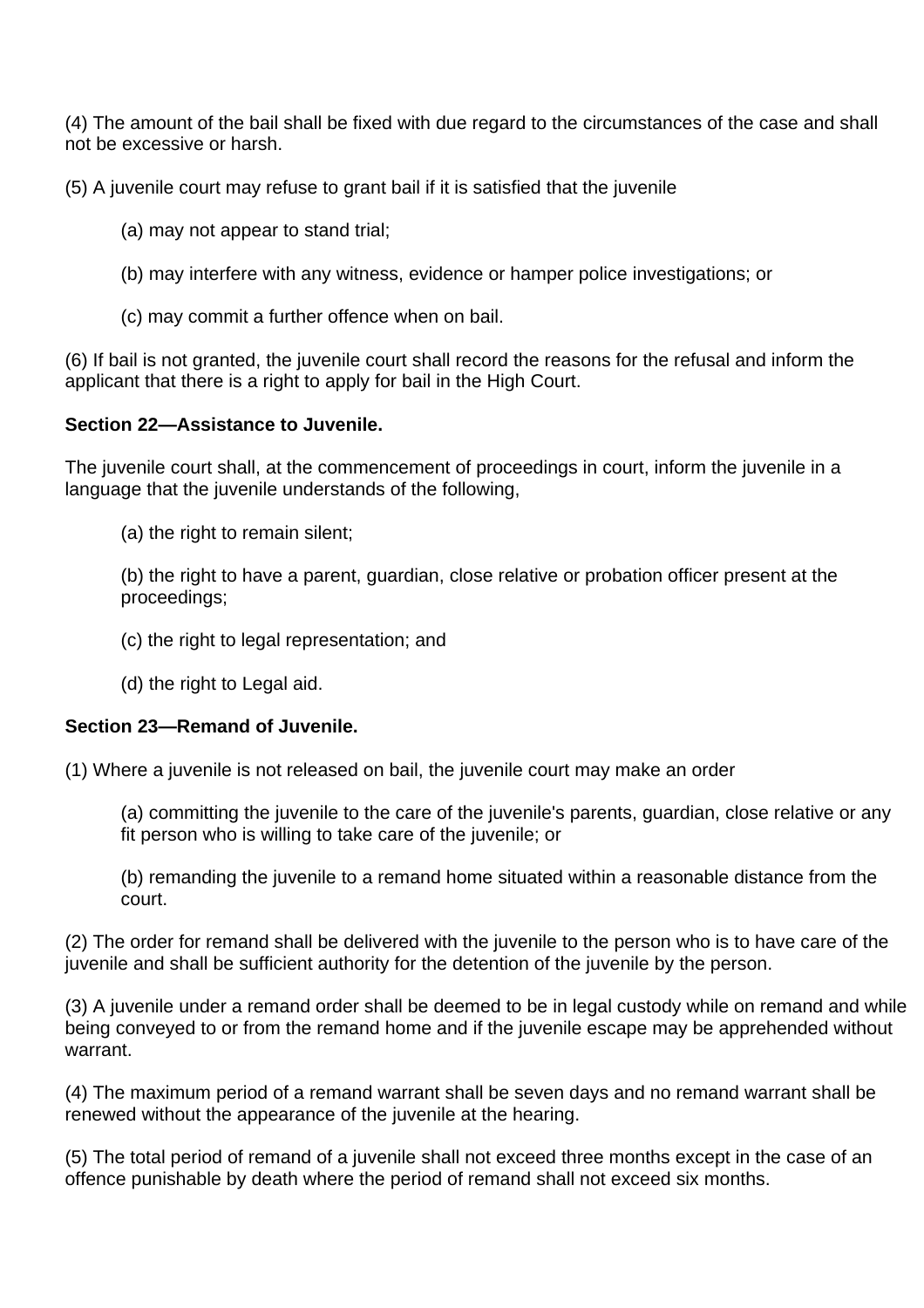(6) A juvenile shall not be placed on remand in an adult prison.

(7) A female juvenile shall not be remanded in the same remand home at the same time as a male juvenile.

(8) A female juvenile on remand shall be supervised only by a female.

(9) The police or probation officers shall be responsible for transporting a juvenile between the juvenile court and the remand home.

# **Section 24—Social Enquiry Report.**

(1) Where a juvenile is charged with an offence, the juvenile court shall order a social enquiry report to be submitted to the court which shall be taken into account by the court in the making of an order.

(2) The social enquiry report shall be prepared by a probation officer who shall visit the home of the juvenile.

(3) The social enquiry report shall include particulars on the background of the juvenile, the present circumstances of the juvenile, the conditions under which the offence was committed and recommendations for sentence.

(4) The social enquiry report may include a recommendation that the matter before the juvenile court be referred to a child panel established under the Children's Act, 1998 (Act 560) but the referral shall only be in respect of a minor offence.

(5) The court shall ensure that the contents of the report are made known to the juvenile and a copy shall be made available to the juvenile or the legal representative of the juvenile.

(6) The court may request an oral report from the probation officer in addition to the social enquiry report.

(7) If the court does not follow the recommendations given in the report, written reasons shall be given as to why the recomendations have not been complied with.

# **Section 25—Diversion.**

(1) After the consideration of the social enquiry report, the court shall decide whether the juvenile charge with an offence should be diverted from the criminal justice system with or without conditions.

(2) Diversion shall not be permitted for a serious offence.

Section 26—Purpose of Diversion.

(1) The purpose of diversion is to

(a) encourage the juvenile to be accountable for harm caused;

(b) promote an individual response to the harm caused which is appropriate and proportionate to the circumstances of harm caused;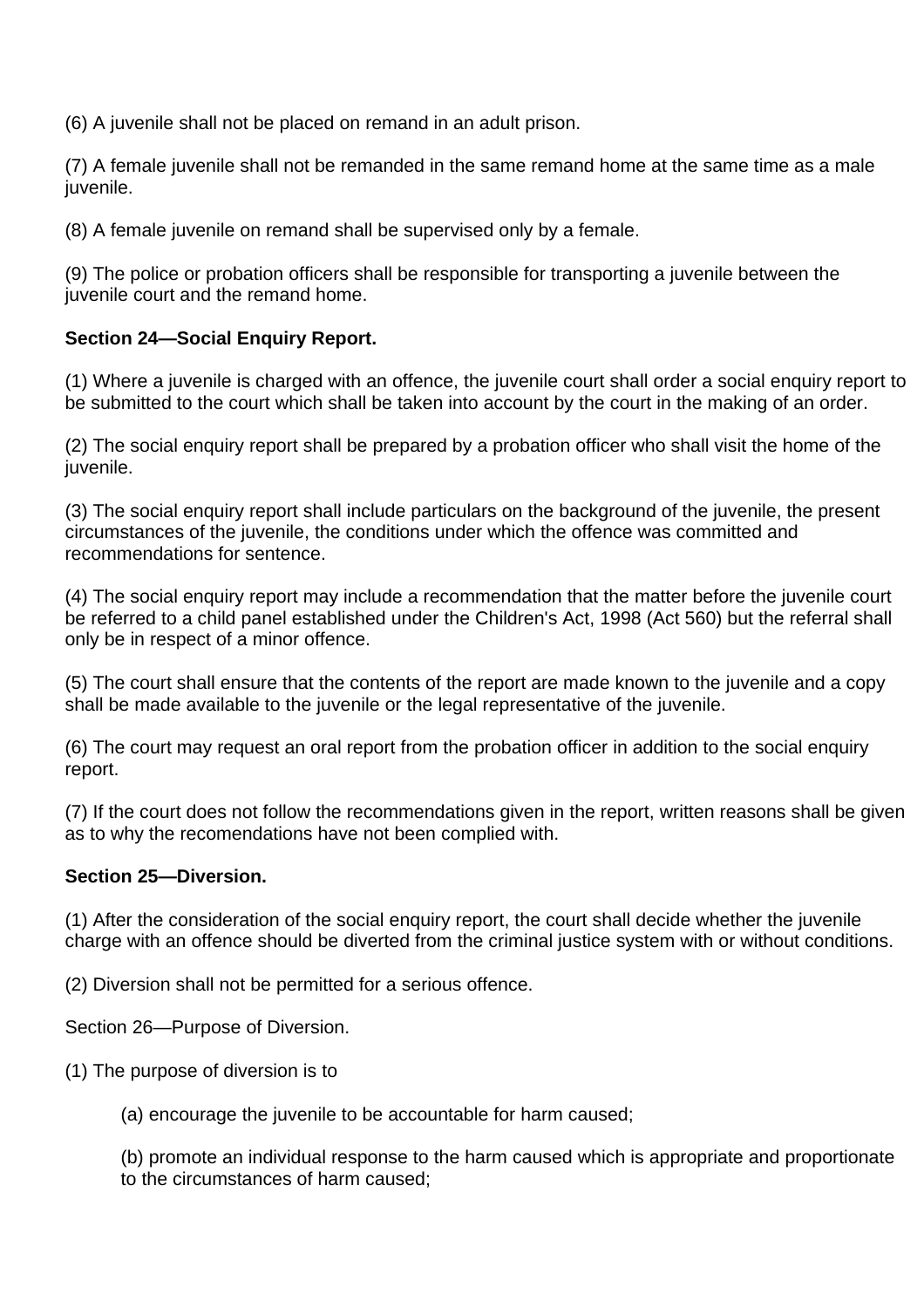(c) promote the reintegration of the juvenile into the family and community;

(d) provide an opportunity to the person or community affected by the harm caused, to express their views on the impact of the harm;

(e) encourage restitution of a specified object or symbolic restitution;

(f) promote reconciliation between the juvenile and the person or community affected by the harm caused; and

(g) prevent stigmatisation of the juvenile which may occur through contact with the criminal justice system.

(2) A juvenile shall not be discriminated against in the selection of a diversion programme and juveniles shall have equal access to diversion options.

(3) Inhuman or degrading treatment shall not form part of the diversion programme.

## **Section 27—Minimum Standard of Diversion.**

A diversion programme shall

(a) promote the dignity and well-being of the juvenile and the development of self-esteem and ability to contribute to society;

- (b) not be exploitative, harmful or hazardous to the physical and mental health of the juvenile;
- (c) be appropriate according to the age maturity of the juvenile;
- (d) not interfere with the schooling of a juvenile; and
- (e) give useful skills to the juvenile where possible.

## **Section 28—Parent to give Security.**

(1) Where a juvenile is charged with an offence, the court may order the parent, guardian or close relative of the juvenile to give security to the court for the good behaviour of the juvenile.

(2) Where a court thinks that a charge against a juvenile is proved, the court may instead make an order against the parent, guardian or close relative for the payment of damages or costs or require the person to give security for good behaviour, without proceeding to convict the juvenile.

(3) An order under subsection (2) may be made against a parent, guardian or close relative who has been asked to attend court but has failed to do so, but shall not be made without giving the parent, guardian or close relative an opportunity to be heard.

(4) Any sums imposed and ordered to be paid by a parent, guardian or close relative

(a) under this section; or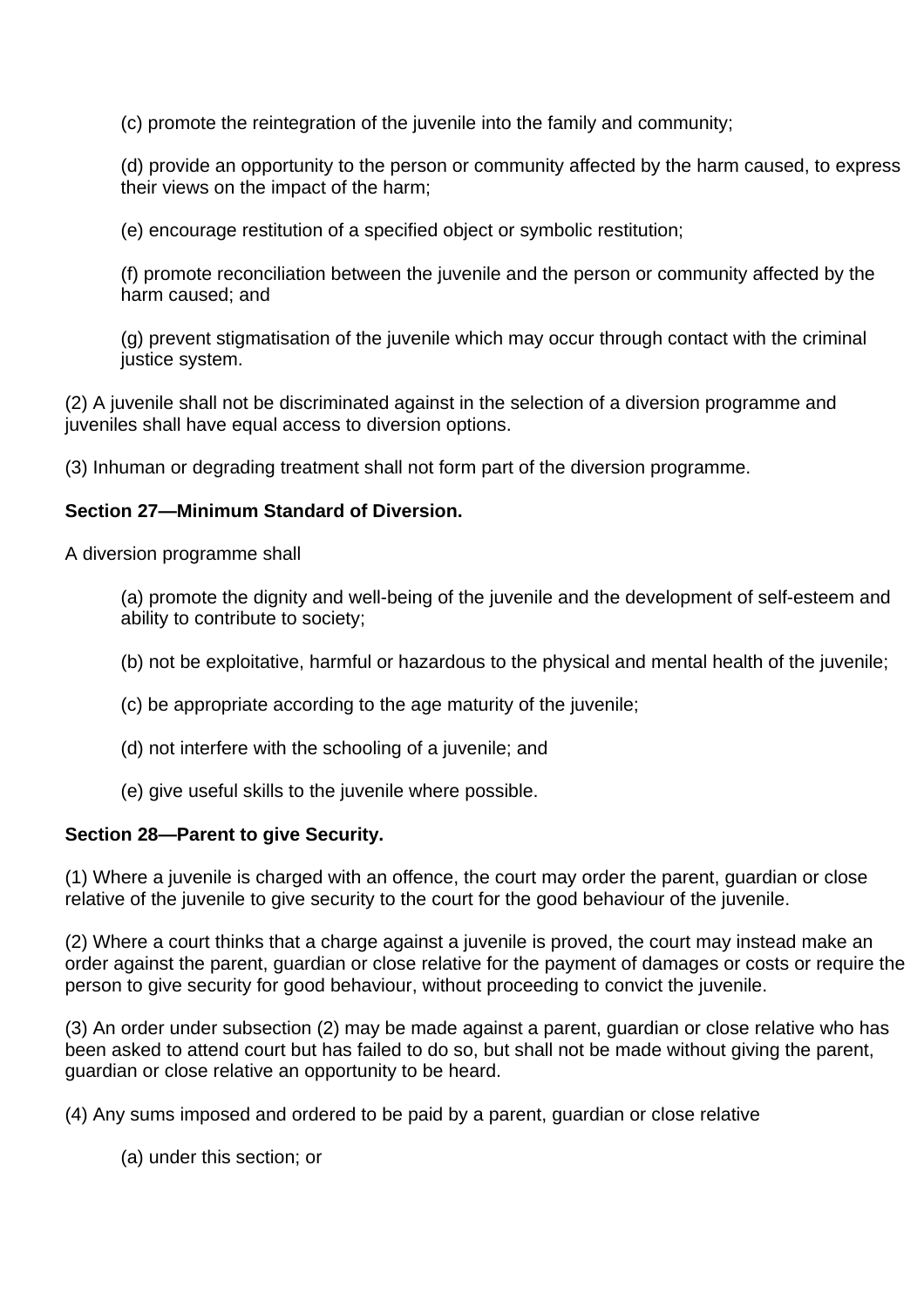(b) on forfeiture of security given by the person

may be recovered by distress or imprisonment as if the order was made on the conviction of the parent, guardian or close relative of the offence with which the juvenile was charged.

(5) The conferment of the power under this section shall not be exercised by the court in a discriminatory manner.

(6) A parent, guardian or close relative may appeal to the High Court against an order under this section.

# **Section 29—Methods of Dealing with Juvenile Offender.**

(1) A court that deals with a juvenile offender may

(a) discharge the offender conditionally or unconditionally;

(b) discharge the offender after the juvenile has given an undertaking;

(c) release the offender on probation as provided for in section 31 in addition to or by exercising any of the powers specified in paragraphs (d), (g) and (h) of this subsection;

(d) commit the offender to the care of a relative or other fit person;

- (e) send the offender to a correctional centre established under Part III of this Act;
- (f) subject to section 30, order the offender to pay a fine, damages, or costs;
- (g) order the parent, guardian or close relative of the offender to pay a fine, damages or costs;

(h) order the parent, guardian or close relative of the offender to give security for the good behaviour of the offender; or

(i) deal with the case in any other lawful manner the court considers just.

(2) The ability of the juvenile offender, parent, guardian or close relative to pay the fine, damages or costs shall be taken into consideration by the court before the order is made.

## **Section 30—Power to Order Parent to Pay Fine instead of Juvenile.**

(1) A court when dealing with a juvenile offender upon whom a fine, damages or costs may be imposed, may order that the fine, damages or costs awarded be paid by the parent, guardian or close relative of the juvenile instead of by the juvenile, unless the court is satisfied that any of them cannot be found or that they have not contributed to the commission of the offence by neglecting to exercise due care for the juvenile.

(2) The ability of the parent, guardian or close relative to pay a fine, damages or costs shall be taken into consideration by the court before the order is made and shall not be used as a basis for discrimination against the juvenile.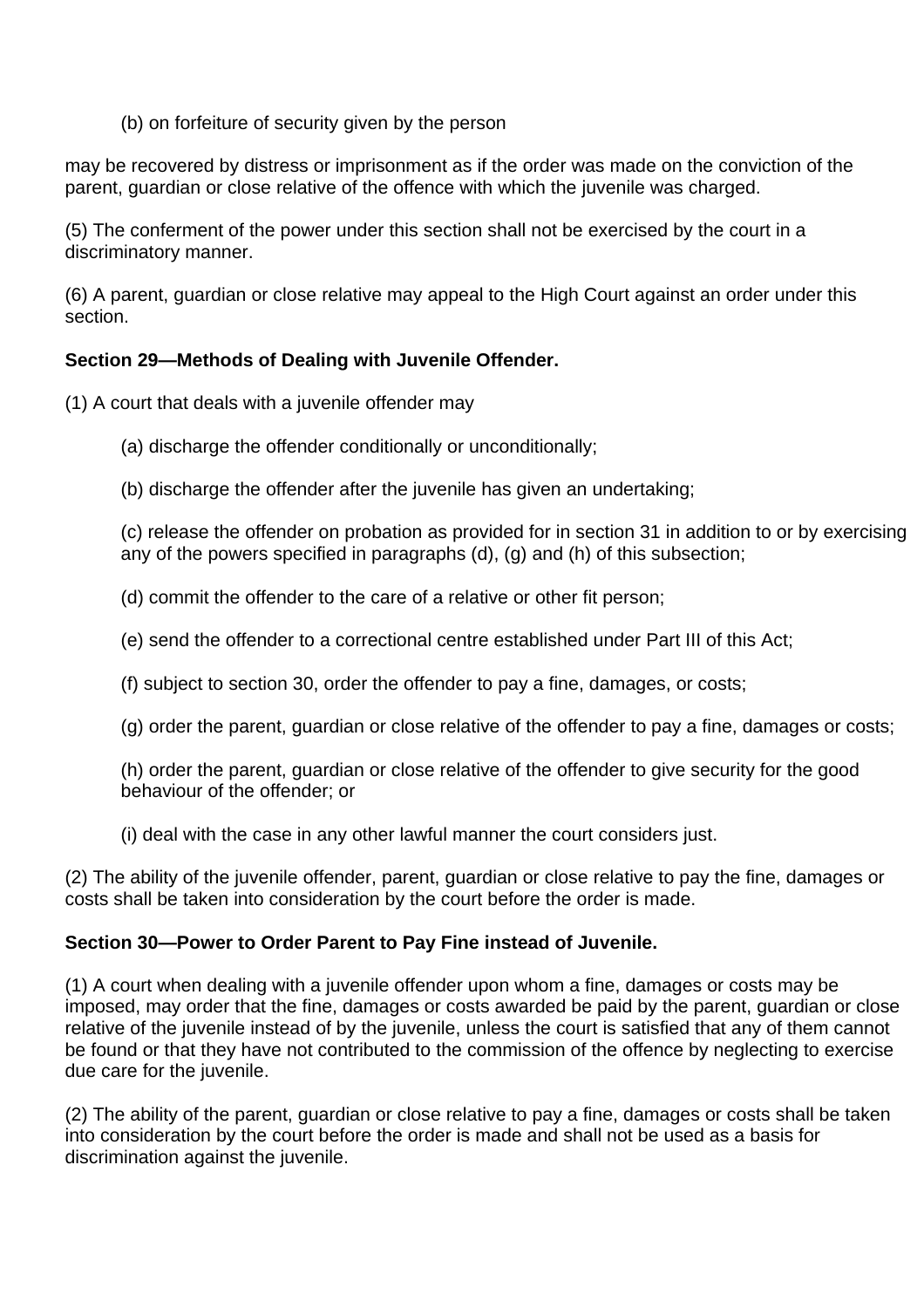(3) The power conferred under subsection (1) may be exercised with or without any other punishment.

## **Section 31—Probation.**

(1) A juvenile court may grant or amend a probation order made by it or any other court if it considers it in the best interest of the juvenile to do so.

(2) Circumstances such as the nature of the offence, the character, antecedents and home surroundings provided in the social inquiry report shall be considered by the court when granting or amending a probation order.

(3) The court shall explain to the juvenile offender in a language that the offender understands, the effect of the order.

(4) If a juvenile breaches the conditions of the probation order or commits an offence during the period of the probation order, the juvenile is liable to be sentenced for the original offence.

(5) A probation order shall be valid for not less than six months or more than eighteen months.

(6) A juvenile offender under probation shall be under the supervision of a probation officer appointed for or assigned to the district where the juvenile offender resides.

## **Section 32—Prohibition of Certain Forms of Punishment.**

(1) A juvenile offender shall not be sentenced to imprisonment by a juvenile court or court of summary jurisdiction.

(2) A death sentence shall not be pronuounced or recorded against a juvenile offender.

## **Section 33—Expeditious Hearing.**

The case of a juvenile charged with an offence before a juvenile court shall be dealt with expeditiously and if the case is not completed within six months of the juvenile's first appearance in court, the juvenile shall be discharged and is not liable for any further proceedings in respect of the same offence.

## **Section 34—Committal to Fit Persons.**

(1) Where a juvenile is charged before any court with an offence in respect of which the court has jurisdiction and the court thinks that the charge is proved, the court in addition to any powers conferred by this Act may commit the juvenile to the care of a fit person, whether a relative or not, who is willing to take care of the juvenile.

(2) When an order is made under subsection (1) a probation order may also be made under section 31 of this Act.

(3) A juvenile committed to the care of a fit person shall give an undertaking to be under the care of the fit person.

(4) Where the parent or guardian of a juvenile proves to a court that he or she is unable to control the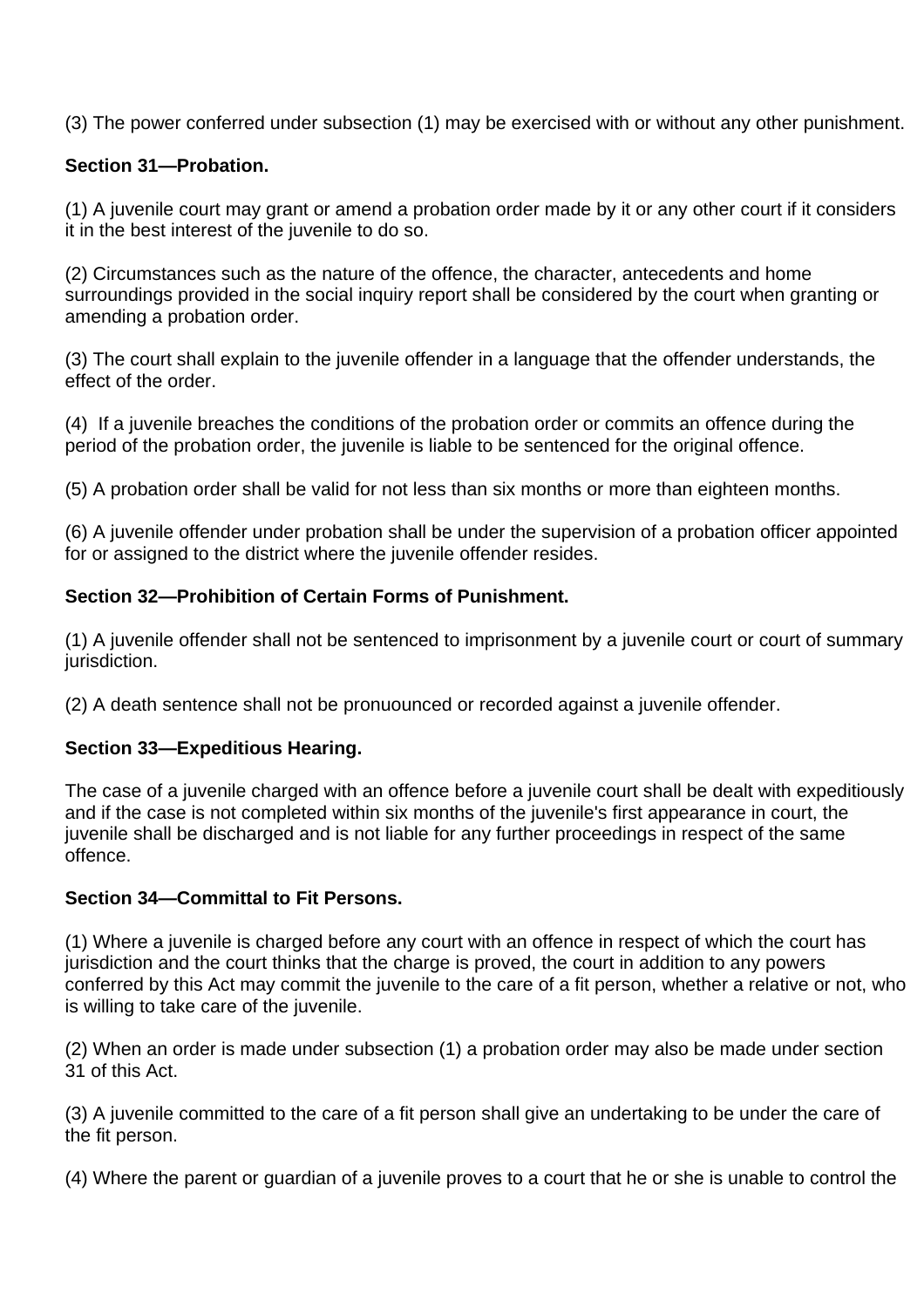juvenile, the court may

(a) make an order committing the juvenile to the care of any person, whether a relative or not, who is willing to take care of the juvenile; or

(b) without making any other order, or in addition to making an order under paragraph (a), make an order placing the offender for a specified period, not exceeding three years or until the offender attains the age of eighteen years, whichever is the sooner, under the supervision of a probation officer or of some other person appointed for the purpose by the court, but these orders may be made only with the consent of the parent or guardian.

(5) The court to which a plea is made under subsection (3) may, until such time as the court comes to a decision on the application, commit the juvenile to a remand home.

(6) Where, in the case of any juvenile who has been committed to the care of a fit person, the Department of Social Welfare is of the opinion that the juvenile should be sent to a correctional centre, the Department may apply to the court which made the order of committal, which may order that the juvenile be sent to the correctional centre.

## **Section 35—Duration of Probation and Supervision Orders Over Juveniles Committed to the Care of a Fit Person.**

(1) Where, in exercise of the jurisdiction conferred on a court by section 29 or section 34 of this Act, the court commits the care of a juvenile to a fit person, any probation order made by the court in respect of the juvenile may be extended for as long as the fit person order remains in force.

(2) A court shall not exercise its power to make or vary a supervision order under section 34(3)(b) to extend the period during which a juvenile is subject to supervision beyond three years unless the juvenile is for the additional period subject to a fit person order made under section 34(3)(a) of this Act.

# **Section 36—Approval of Children's Homes.**

A court shall not under section 29 or 34 of this Act designate the manager of a children's home as a fit person to whom the care of a juvenile is to be committed unless the home is one which the Minister responsible for Social Welfare has approved by notice published in the Gazette.

# **Section 37—Application to Expunge Record.**

(1) A juvenile offender, probation officer or close relative of a juvenile may apply to a juvenile court for the record of conviction and order imposed on a juvenile to be expunged.

(2) The application shall be made to the juvenile court which imposed the sentence.

(3) The juvenile court shall expunge the record of conviction and sentence imposed on a juvenile after

- (a) a period of five years where
	- (i) a non-residential order has been made by the court;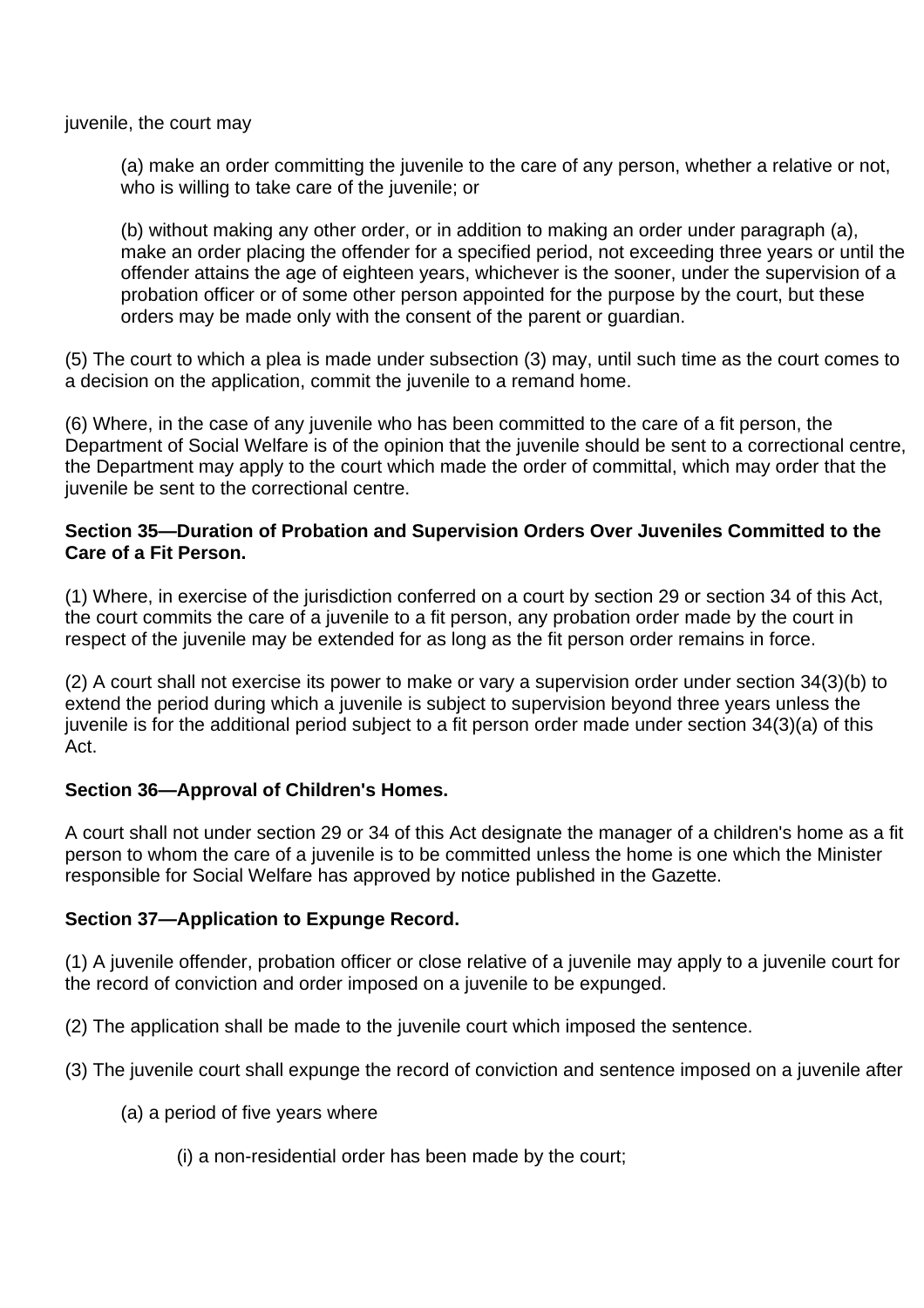(ii) the order has been completed by the juvenile offender; and

(iii) the juvenile offender has not been convicted of an offence during the five year period.

(b) a period of ten years where

(i) a residential order committing the juvenile offender to a junior correctional centre or senior correctional centre has been made by the court;

(ii) the order has been completed by the juvenile offender; and

(iii) the juvenile offender has not been convicted of an offence during the ten year period

but the conviction and expungement shall not be permitted for a serious offence where the conviction and sentence was in respect of murder, rape, defilement, indecent assault involving unlawful harm, robbery with aggravated circumstances, drug offences and offences related to firearms.

# **Section 38—General Provisions as to Court Orders Relating to Juveniles.**

(1) A juvenile who is the subject of an order made under section 29 or 34 of this Act who violates the order, may be apprehended without warrant and retuned to the correctional centre, custody, care or supervision of a relative or fit person.

(2) Where a juvenile has run away from the care of a fit person and that person is not willing to take the juvenile back, the court may make an order which is in the best interest of the juvenile after the submission of a social enquiry report under section 24.

(3) An order made under section 29, 31 or 34 of this Act

(a) may at any time be varied or revoked by the court which made the order; and

(b) may be made to remain in force until the juvenile in respect of whom the order is made attains the age of eighteen years, or if the court making the order is of opinion that it is in the best interest of the juvenile that the order should remain in force for a shorter period, for such period as may be specified.

(4) Any juvenile, parent, guardian or close relative may appeal to the High Court against an order made against the juvenile under section 29 of this Act.

- (5) The Minister may, by legislative instrument, make regulations
	- (a) to give effect to the provisions of sections 29 and 34 of this Act;
	- (b) for the payment of expenses of juveniles under these sections; and
	- (c) stipulating who shall make or contribute towards the payments.

## PART III—JUNIOR CORRECTIONAL CENTRES AND SENIOR CORRECTIONAL CENTRES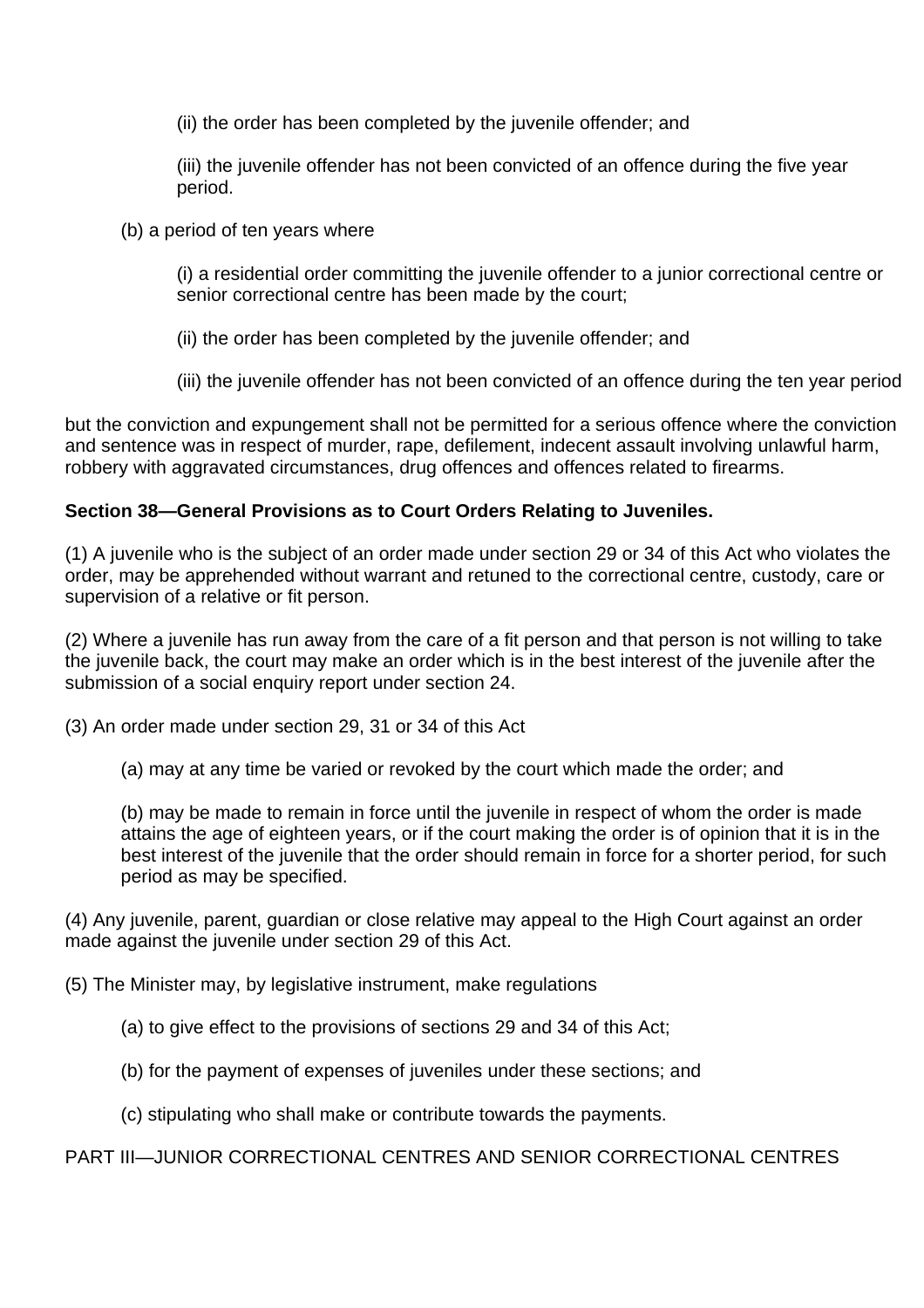# **Section 39—Establishment of Junior and Senior Correctional Centres.**

(1) The Minister responsible for Social Welfare may establish Junior Correctional Centres referred to in this Act as "Junior Centres" where juveniles may be detained.

(2) The Minister responsible for the Interior may establish Senior Correctional Centres referred to in this Act as "Senior Centres" where young offenders and such juvenile offenders as the court may determine may be detained.

(3) A Junior Centre formerly called an Industrial School is a place where a juvenile may be detained.

(4) A Senior Centre formerly called a Borstal Institution is a place where young offenders and such juvenile offenders as the court may determine may be detained.

## **Section 40—Establishment of Remand Homes.**

The Minister responsible for Social Welfare may establish remand homes where juveniles and young persons may temporarily be kept in custody in accordance with the order of a court.

## **Section 41—Supervision of Centres and Remand Homes.**

(1) Junior Centres and remand homes shall be under the control, maintenance and supervision of the Minister responsible for Social Welfare.

(2) Senior Centres and remand homes shall be under the control, maintenance and supervision of the Minister responsible for the Interior.

## **Section 42—Visits and Inspections.**

(1) The Minister responsible for Social Welfare or Interior as appropriate shall provide facilities for periodic visits and inspections of centres by such persons and committees as may be authorised by the Minister.

(2) The Commission on Human Rights and Administrative Justice may visit and inspect any centre.

# **Section 43—Power to Order Detention in Centre and Right of Appeal.**

(1) Where a juvenile or young person is convicted of an offence for which the court has power to impose a sentence of detention or imprisonment for one month or more without the option of a fine and it appears to the court that it is in the best interest of the juvenile or young offender, the court may make an order for the detention of the juvenile or young offender at a centre.

(2) Any juvenile or young offender ordered to be detained under subsection (1) may appeal against the order and the provisions of Part VIII of the Code shall apply.

(3) Where a court makes a detention order under subsection (1), it may direct that the juvenile or young offender be placed in the custody of a parent, guardian or some other fit person or be placed in a remand home and be detained there until the juvenile or young offender can be conveyed to the centre.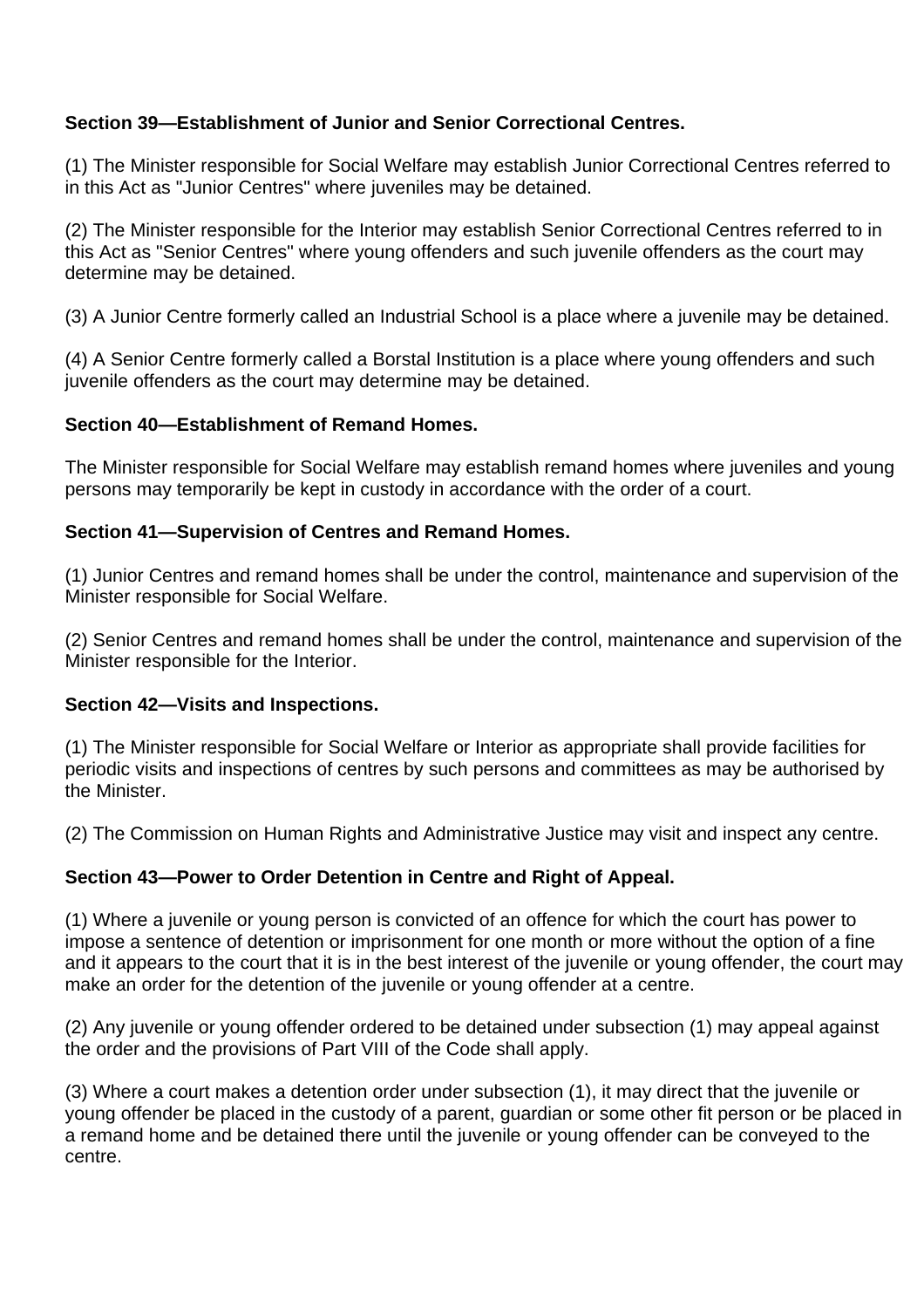(4) A person detained under subsection (3) shall be deemed to be in lawful custody and the detention order or any further detention order shall be authority for the detention.

# **Section 44—Contents of Detention Order.**

(1) The court shall state the reasons for the imposition of a detention order on the juvenile or young offender on the detention order.

(2) A detention order shall specify the age or ascertained age of the juvenile or young offender and shall provide the religious persuasion of the young offender.

(3) The age specified under subsection (1) shall, until the contrary is proved, be presumed to be the true age of the juvenile or young offender and no detention order shall be invalidated by any subsequent proof that the age of the juvenile or young offender has not been correctly specified in the order.

(4) A detention order shall also specify

- (a) the centre to which the juvenile or young offender is being sent; and
- (b) the person responsible for conveying the juvenile or young offender to the centre.

(5) If for any reason the juvenile or young offender cannot be received into the centre specified in the order, another centre may be specified by an endorsement or further endorsement on the order by the court.

# **Section 45—Conveyance to Centre.**

(1) A detention order and any endorsement shall be delivered to the person responsible for conveying the juvenile or young offender to the centre concerned and shall be delivered by the person responsible for conveying the juvenile or young offender to the person in charge of the centre.

(2) A court when making a detention order shall forward the social enquiry report and any additional information on the juvenile or young offender to the person in charge of the centre but in any event not later than seven days.

# **Section 46—Duration of Detention.**

(1) Where a juvenile or young offender is ordered to be sent to a centre, the detention order shall be the authority for the detention and the period shall not exceed

- (a) three months for a juvenile offender under the age of sixteen years;
- (b) six months for a juvenile offender of or above sixteen years but under eighteen years;
- (c) twenty-four months for a young offender of or above the age of eighteen years; or
- (d) three years for a serious offence.

(2) A juvenile offender under the age of eighteen years shall be detained in a Junior Correctional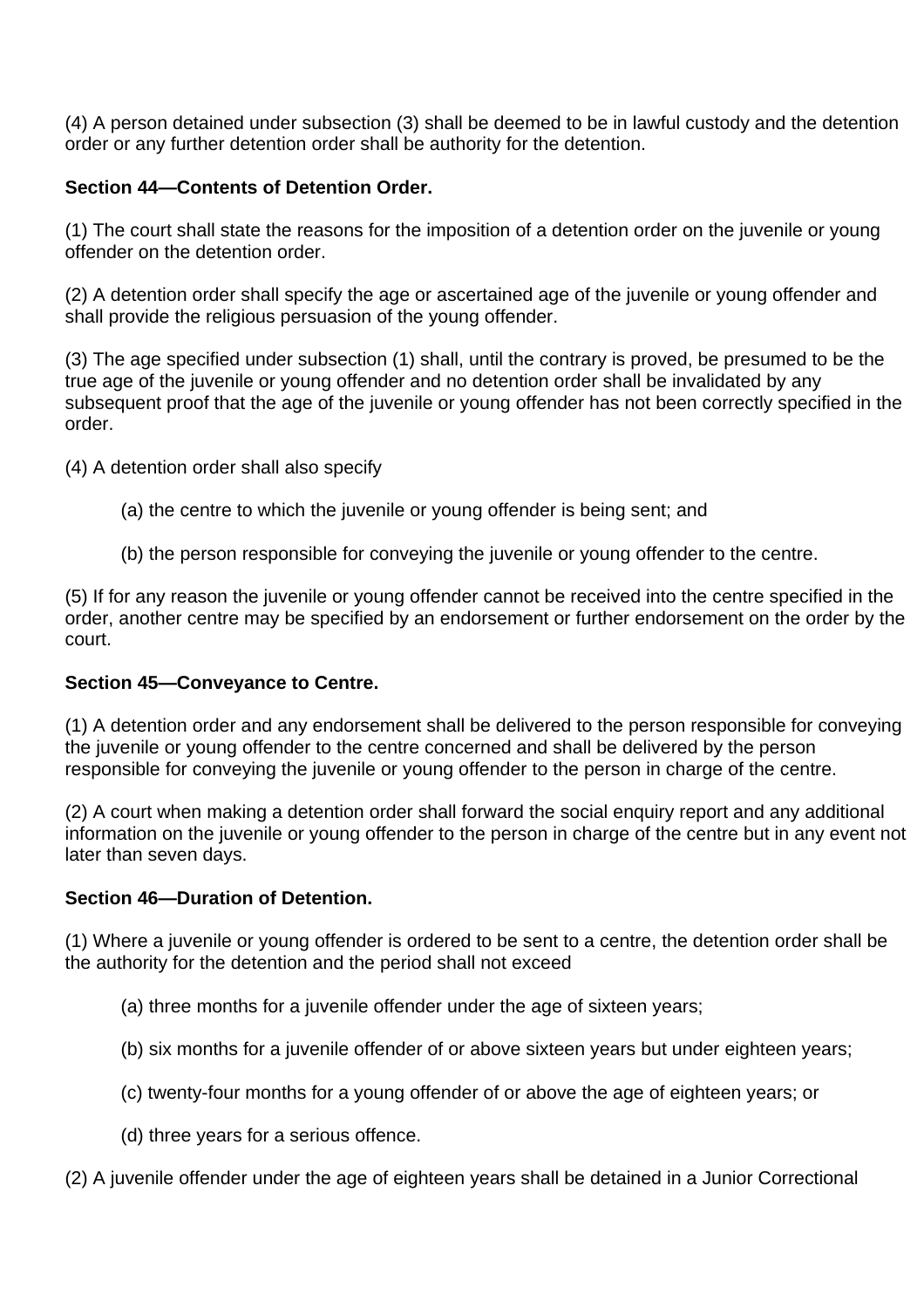Centre.

(3) A young offender above the age of eighteen years shall be detained in a Senior Correctional Centre.

(4) A juvenile offender under the age of fifteen years who has been convicted of a serious offence shall be detained in a Senior Correctional Centre.

(5) Before a detention order is made, the court shall satisfy itself that a suitable place is available for the juvenile offender or young offender at a centre.

(6) Where a juvenile or young offender has been remanded in custody prior to the order of detention, the period spent on remand shall be taken into consideration when making the detention order.

(7) No juvenile or young offender shall be detained in an adult prison.

- (8) The following offences are considered to be serious offences
	- (a) murder;
	- (b) rape;
	- (c) defilement;
	- (d) indecent assault involving unlawful harm;
	- (e) robbery with aggravated circumstance
	- (f) drug offences; and
	- (g) offences related to firearms.

# **Section 47—Extension of Period of Detention.**

(1) If the Minister responsible for Social Welfare or Interior is satisfied that it is in the best interest of a juvenile or young offender to be detained for a further period, the Minister concerned may make a recommendation to the juvenile court or High Court.

(2) The court shall cause to be prepared a social enquiry report under section 24 which shall recommend any further extension to the court.

(3) The warrant to detain a juvenile or young offender at a centre for a further term shall not exceed one year and the juvenile or young offender shall not be detained beyond the date on which the juvenile or young offender will attain the age of twenty-one years.

## **Section 48—Power of Minister to Transfer Juvenile or Young Offender.**

(1) Notwithstanding anything in this Part, the Minister responsible for Social Welfare or Interior may at any time cause a juvenile or young offender to be transferred from one centre to another.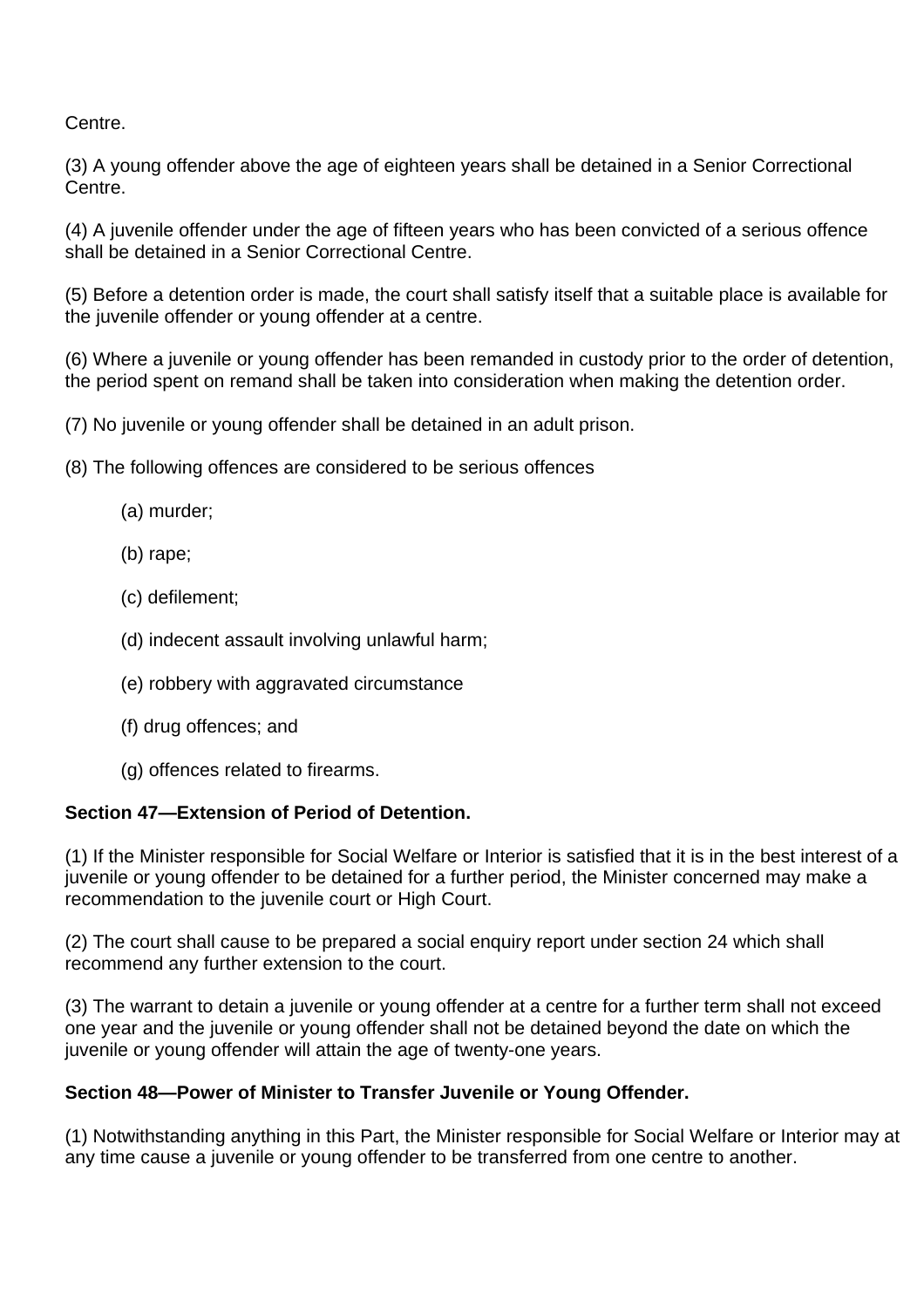(2) Except as otherwise provided in this Part, a juvenile or young offender who is transferred under subsection (1) shall be detained in the centre of transfer for the unexpired period of the term of the original detention.

# **Section 49—Power to Transfer from Prison to Centre.**

(1) Notwithstanding sections 32 and 46, the Minister responsible for Social Welfare or Interior may transfer an offender

(a) who is a juvenile, from prison to a Junior Centre; or

(b) who is a young person, from prison to a Senior Correctional Centre if the Minister considers it in the best interest of the offender to do so.

(2) The juvenile or young offender shall serve the whole or any part of the unexpired period of the sentence imposed by the court at the centre of transfer; and while detained or placed on licence from the centre, the provisions of this Part shall apply to the juvenile or young offender as if the juvenile or young offender had been originally ordered to be placed there.

# **Section 50—Transfer of Incorrigibles to Prison.**

Notwithstanding anything in this Part, where a young offender detained at a Senior Centre is reported to the Minister responsible for the Interior to be incorrigible or to be a bad influence on the other inmates of the centre, the Minister may commute the unexpired period of the term of the detention to a term of imprisonment with or without hard labour but the term of imprisonment shall not exceed the residue of the unexpired term for which the young offender could have been detained under section 46.

# **Section 51—Power to Release on Licence.**

(1) The Minister responsible for Social Welfare or Interior may permit a juvenile or young offender by licence to be discharged from a centre on condition that the juvenile or young offender is placed under the supervision or authority of a district probation officer where the juvenile or young offender is to reside after being discharged from the centre.

(2) The licence shall be issued by either of the Ministers if the Minister is satisfied that there is reasonable probability that the juvenile or young offender will abstain from crime and lead a useful and industrious life.

(3) No licence shall be issued by the Minister for Social Welfare or Interior within six months from the commencement of a term of detention of the juvenile or young offender.

(4) Either of the Ministers may delegate the duties in subsection (1) in writing to any person.

(5) A licence under this section shall continue in force until the expiration of the term for which the juvenile or young offender might have been detained unless the licence is revoked or forfeited.

(6) A licence under this section may be revoked at any time by the person who issued it under the direction of either Minister.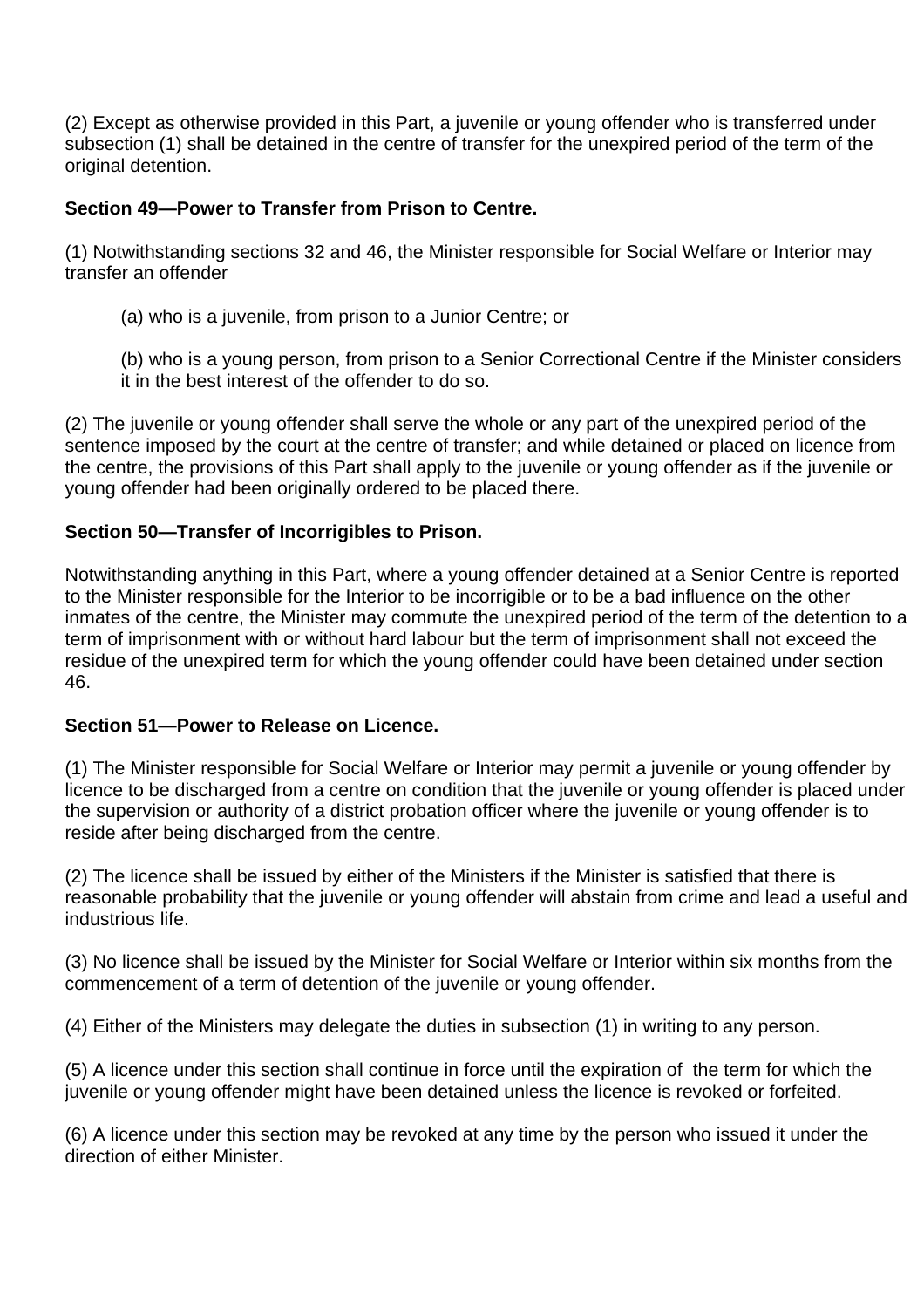(7) When a licence is revoked, the juvenile or young offender under licence shall return to the centre of discharge and upon failure to return may be arrested without warrant and taken to the centre concerned.

(8) If a licensee escapes from the supervision of a probation officer responsible for the licensee, or commits any offence or acts in breach of a condition contained in the licence, the juvenile or young offender shall be considered to have forfeited the licence.

(9) A juvenile court may issue a warrant for the arrest of a licensee on information on oath that the licence has been forfeited and the court if satisfied, may order the licensee to be sent back to the centre from which the licensee was discharged on licence and may commit the juvenile or young offender to a remand home until it is convenient for the juvenile or young offender to be moved to the centre concerned.

(10) The time during which a juvenile or young offender is absent from a centre under licence shall be treated as part of the time of the detention at the centre.

(11) Where a juvenile or young offender fails to return to a centre after forfeiture or revocation of a licence, the time which elapses after the failure to return shall be excluded in computing the time of detention at the centre.

# **Section 52—Supervision after Expiration of Term of Detention.**

(1) A person in charge of a centre shall prepare a written report on every juvenile or young offender ordered to be detained in a centre on the expiration of detention including any extended or increased term under section 47 or 55.

(2) The written report shall be addressed to the Minister responsible for Social Welfare or Interior as the case may be.

(3) A juvenile or young offender shall remain under the supervision of the person in charge of the centre for one year after the expiration of the detention including any extended or increased term.

(4) The Minister responsible for Social Welfare or Interior may grant an offender under supervision a licence under section 51 for the unexpired period of supervision and may revoke the licence or recall the person to the centre subject to subsection (6).

(5) A recalled offender may be detained in the centre for a period not exceeding three months, but may at any time after the recall be placed on licence.

(6) An offender ordered to be detained who is on licence shall not be recalled to a centre unless the person who granted the licence is of the opinion that the recall is necessary for the protection of the licensee and as soon as may be practicable, but not later than three months after the date of recall, the detained offender shall again be placed on licence and no offender in these circumstances shall be detained after the expiration of one year's supervision provided for in subsection (3).

(7) Notwithstanding anything in this section, the Minister responsible for Social Welfare or Interior may at any time direct that a juvenile or young offender under supervision shall cease to be under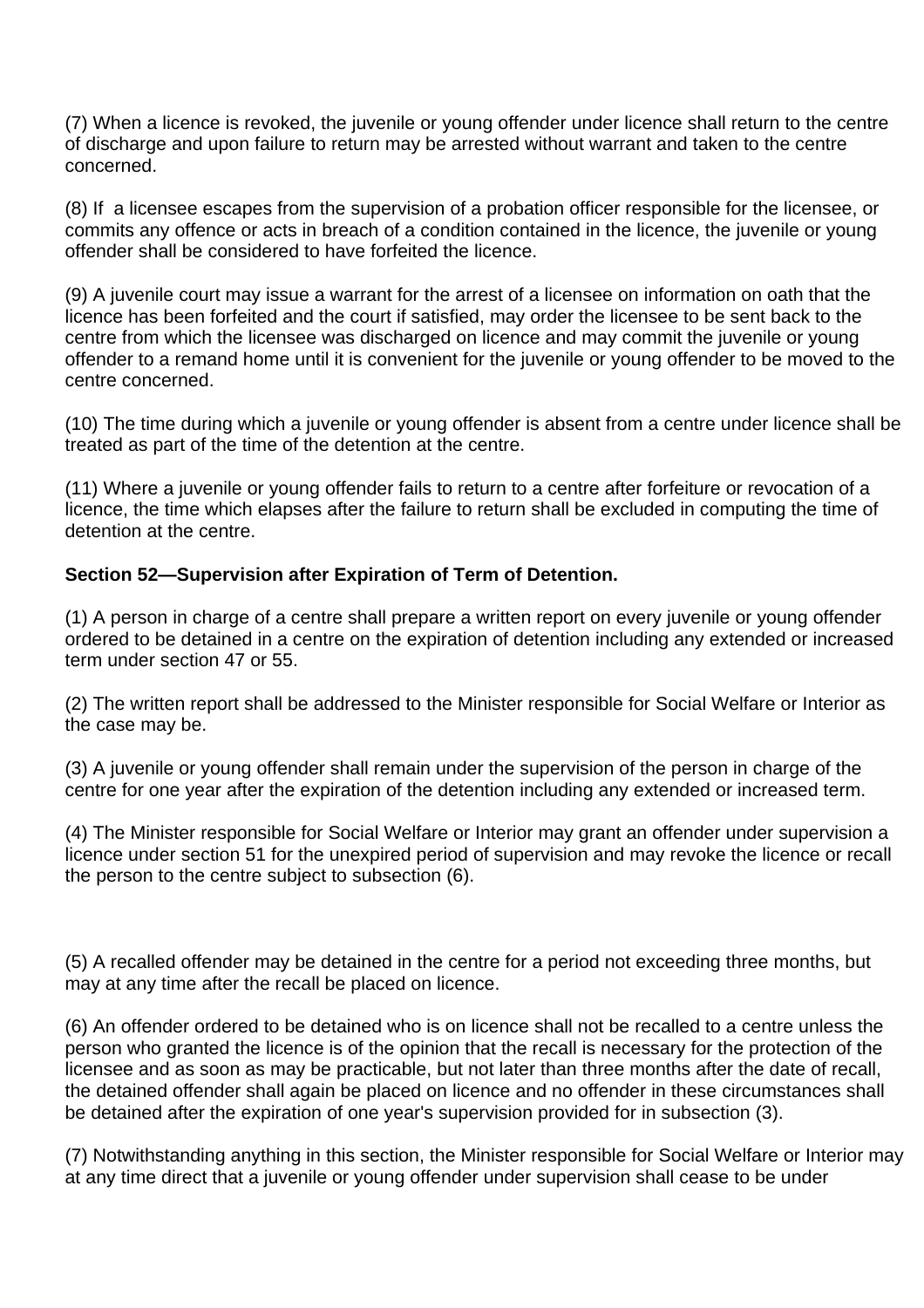supervision.

# **Section 53—Power of Minister to Discharge Young Offender.**

The Minister responsible for Social Welfare or Interior may at any time and for any reason considered appropriate, direct that a juvenile or young offender be discharged from a centre on such conditions as the Minister considers appropriate.

# **Section 54—Harbouring or Concealing a Young Offender.**

Any person who harbours or conceals an offender who has been ordered, under this Part to be sent to a centre or a remand home to be detained is liable on summary conviction, to a fine not exceeding 100 penalty units or imprisonment for a term not exceeding three months or to both.

# **Section 55—Penalty for Escape or Absence from Centre or Remand Home.**

An offender who has been ordered to be detained in a centre or a remand home who

(a) escapes from the centre or remand home or from any hospital or other place where the offender is receiving medical attention;

(b) escapes from the custody of the person in whose charge the offender has been placed pending or in the course of being conveyed or transferred in accordance with any of the provisions of this Part;

(c) being absent from a centre on temporary leave of absence or on licence, escapes from the person in whose charge the offender has been placed, or fails to return to the centre on the expiration of the leave or on the revocation of the licence; or

(d) being absent from a centre under supervision fails to return to the centre when recalled,

may be arrested without warrant and brought before a juvenile court which may increase the detention in a centre to a period not exceeding three months for a juvenile and a period not exceeding six months for a young offender notwithstanding any limitation in this Part as to the term for which an offender may be detained in a centre.

# **Section 56—Power of Juvenile Court to Require Production of Offender.**

(1) Where a juvenile court is satisfied by information on oath that

(a) a person authorised to convey a juvenile or young offender to a centre or remand home does not know the whereabouts of the juvenile or young offender to be taken into custody but is aware that another person is able to produce the juvenile or young offender; or

(b) there is reasonable ground to believe that any of the offences specified in section 55 have been committed and that someone is able to produce the juvenile or young offender,

it shall issue a summons requiring the person named to attend at the court on a date specified in the summons and produce the juvenile or young offender.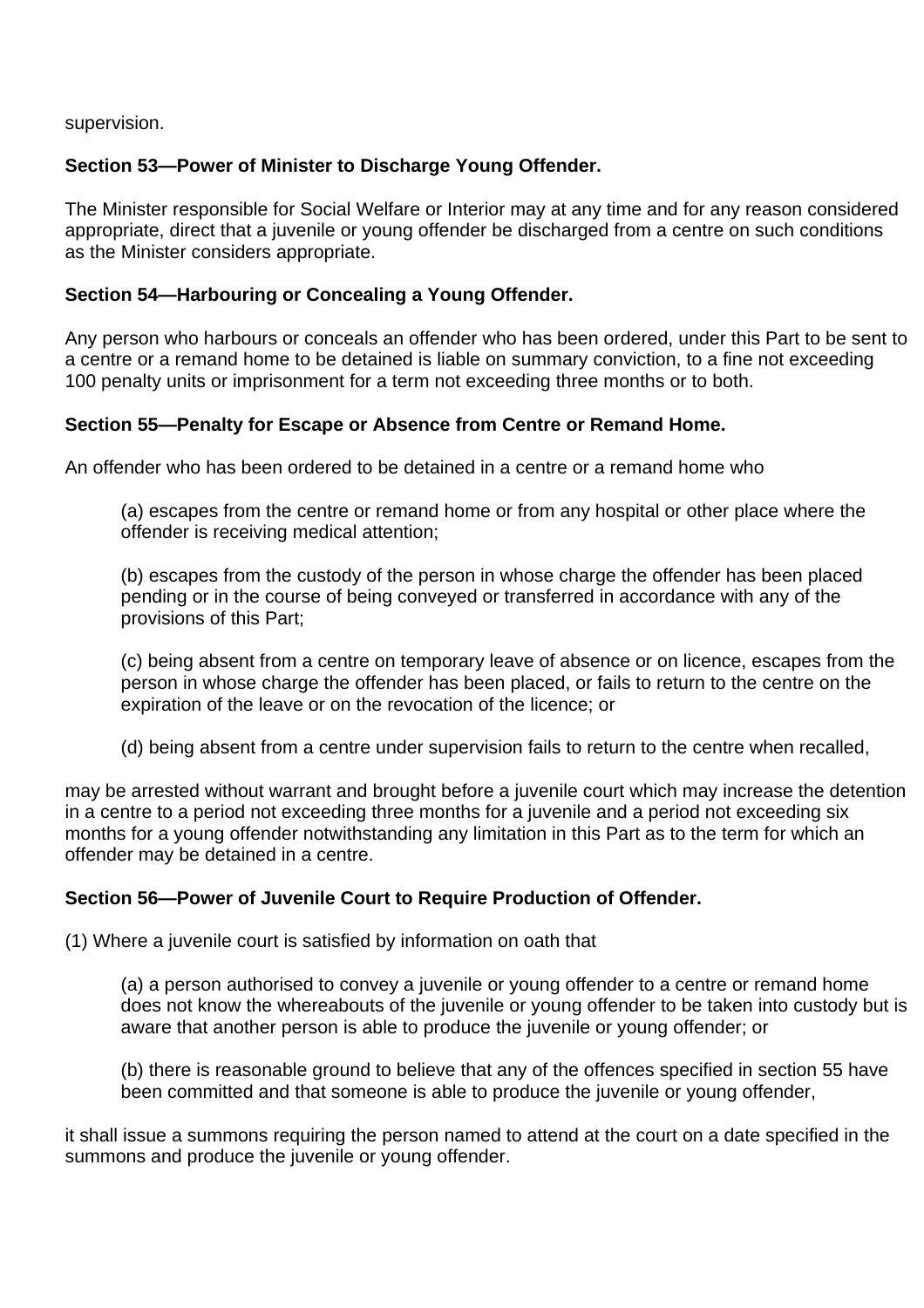(2) Any person who is summoned under subsection (1) and who, without reasonable excuse, fails to attend the court as required in the summons to produce the juvenile or young offender is in addition to any other liability under this Part, liable on summary conviction to a fine not exceeding 50 penalty units or imprisonment for a term not exceeding three months or to both.

# **Section 57—Penalty for Instigating Offence.**

A person who knowingly prevents an offender from returning to a centre when the offender is required to do so is liable on summary conviction to a fine not exceeding 100 penalty units or imprisonment for a term not exceeding three months or to both.

# **Section 58—Contributions by Parents of Juveniles.**

(1) Where a court makes an order for the detention of an offender in a centre, the court may further order that the parent, guardian or other person responsible for the offender shall pay to the Department of Social Welfare such contribution towards the cost of maintaining the offender in the centre during the period of detention as the court thinks reasonable after due enquiry and having regard to the means of the parent, guardian or other person.

(2) An order under subsection (1) shall have effect from the date of the making of the detention order or from such other date as the court may direct and shall provide for the payment of the contribution at such time and in such manner as the court may direct including any period when the offender may be on licence or under supervision.

(3) Where no order is made, the Minister responsible for Social Welfare or Interior may apply to the court which made an order of detention for an order for the payment of contributions if it appears to the Minister at any time during the period of the detention that the parent, guardian or other person responsible for the offender is able to contribute towards the cost of maintenance of the offender in the centre.

(4) The Minister responsible for Social Welfare or Interior or any person against whom an order to contribute is made under this section may apply at any time to the court which made the order for a variation of the order.

(5) No order shall be made under this section against any person unless the person has been given an opportunity to be heard by the court and no order shall be made in the absence of the person unless the court is satisfied that the person has received notice of the intention to make the order but failed to attend court.

(6) Any payment which any person is ordered to make under this section may be recovered from the person by distress and sale in accordance with any of the provisions of the Code relating to the recovery of fines, costs or compensation.

# **Section 59—Regulations.**

The Minister responsible for Social Welfare or Interior as appropriate may by legislative instrument make regulations

(a) on diversion;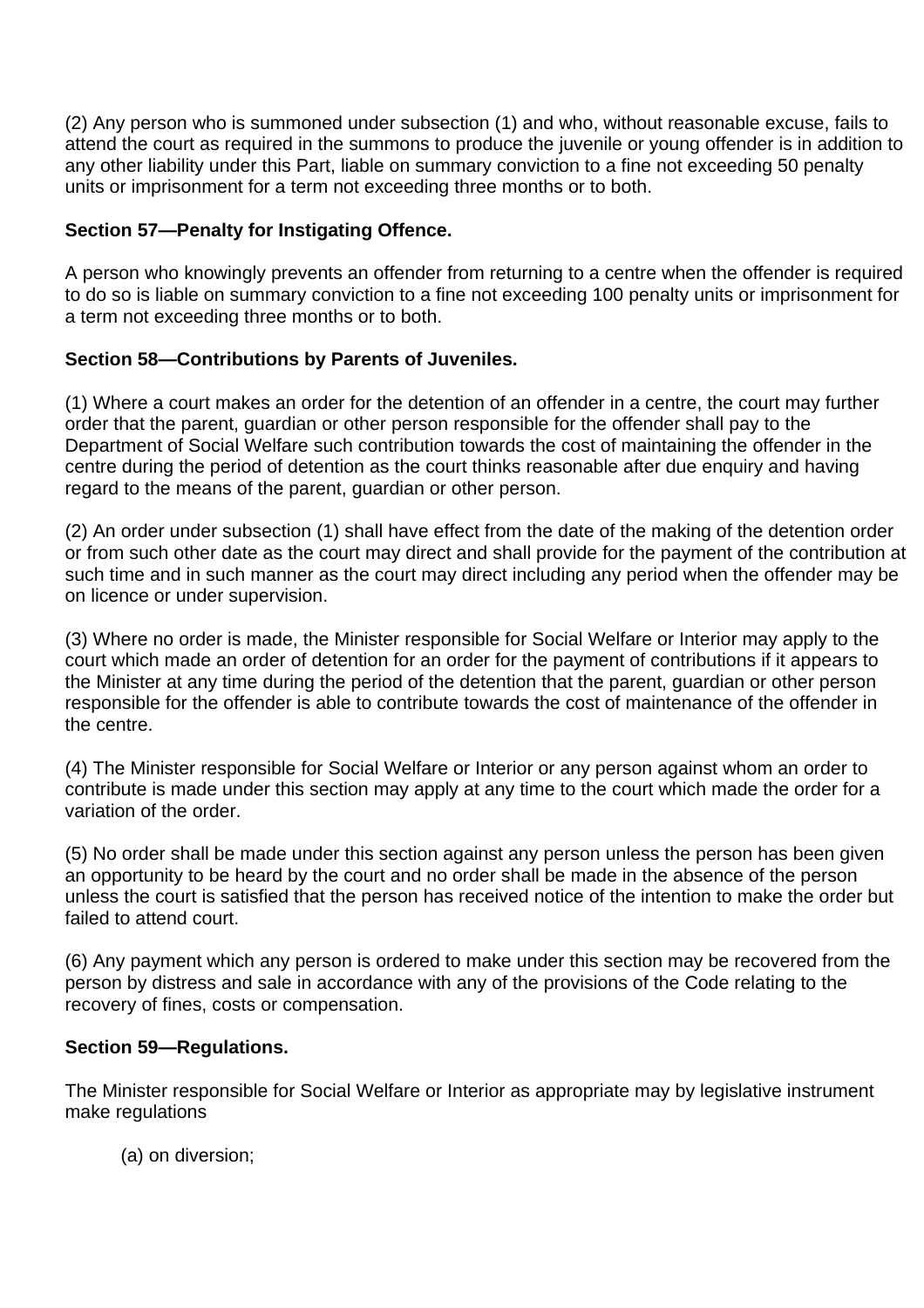(b) on probation;

(c) for the administration, control and management of centres and remand homes with regard to the employment, duties, service and discipline of the officers and other persons employed there;

(d) for the discipline, treatment, education, training and employment of persons detained in centres and for the discipline and treatment of persons detained in remand homes;

(e) prescribing the procedure for release on licence under this Part and the conditions which may attach to the licences and for the supervision of licensees under this Part;

(f) for the prevention of contagious and infectious diseases in detention centres and remand homes and for the medical inspection and treatment of persons detained there;

(g) to regulate visits to, and communications with, persons detained in centres and remand homes;

(h) to prescribe the procedure to deal with minor offences committed in centres and remand homes and with breaches or contraventions of regulations made under this Part, including the punishment for offences, breaches or contraventions and the persons by whom the punishments may be awarded;

(i) to prescribe the form of orders, licences and other documents to be used in connection with the provisions of this Part; and

(j) generally for the purposes of this Part.

## **Section 60—Interpretation.**

(1) In this Act unless the context otherwise requires;

"Code" means the Criminal Procedure Code, 1960 (Act 30);

"child" means a person below the age of eighteen years;

"close relative" means a person related to a juvenile biologically, by law or according to custom;

"District Assembly" includes Municipal and Metropolitan Assembly;

"diversion" means the referral of cases of children alleged to have committed offences away from the criminal justice system with or without conditions;

"firearm" includes any gun, rifle, machine-gun, cap-gun, flint-lock gun or pistol revolver, cannon or other firearms and any air gun, air rifle or air pistol whether whole or in attached pieces;

'fit person" means a person of full age who is of high moral character and integrity and sound mind capable of looking after a child and who has been registered by a probation officer or Social Welfare officer as being able to provide a caring home for a child;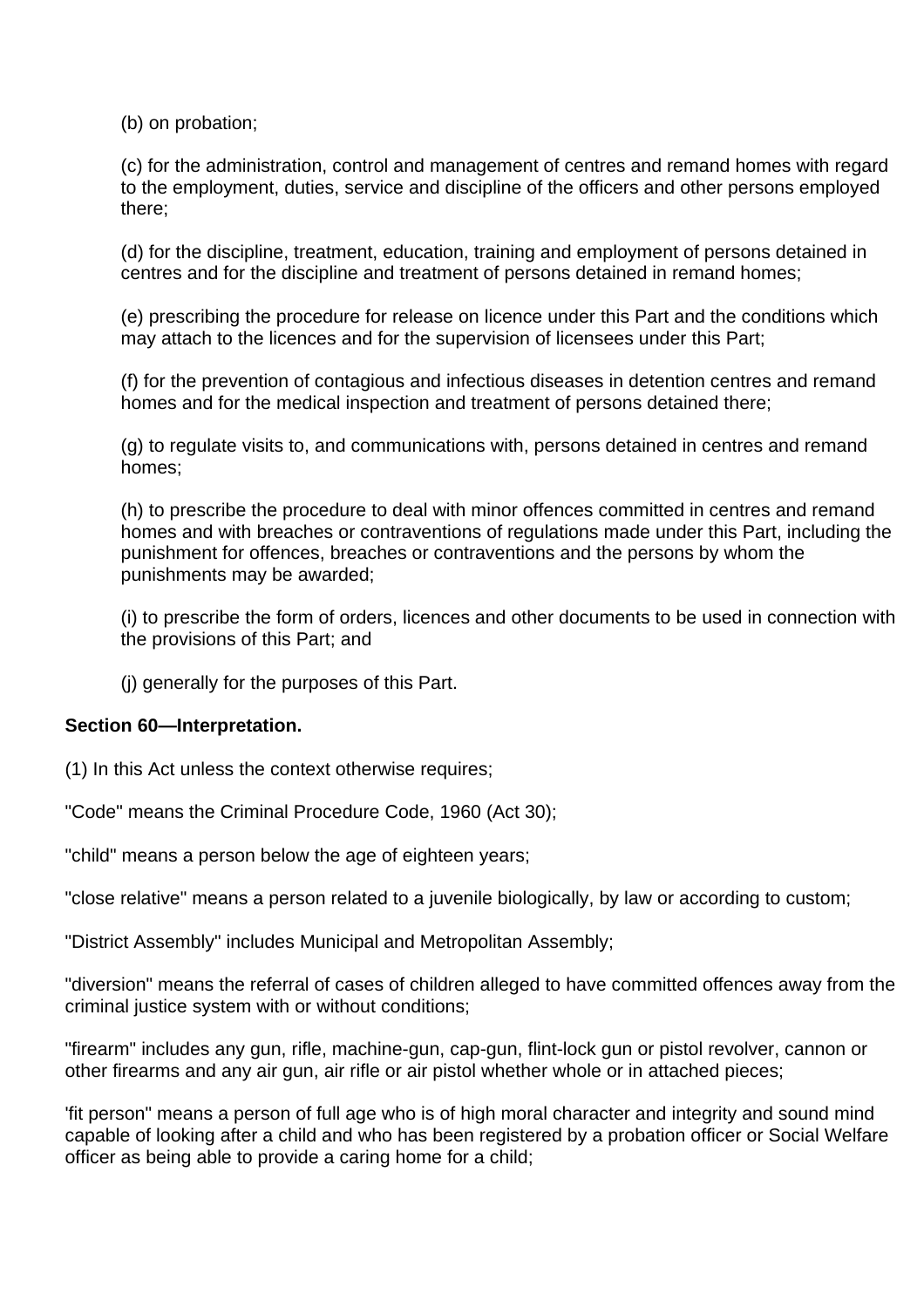"home" means children's home;

"juvenile" means a person who is under the age of eighteen years who is in conflict with the law;

"juvenile offender" means a juvenile who has been convicted of an offence for which the court may impose a sentence of imprisonment for one month or upward without the option of a fine;

"minor offence" means a criminal matter such as petty theft, petty assault and threatening offences;

"offender" means juvenile offender or young offender;

"place of safety" means the home of a relative or a probation officer or some other person who in the opinion of a probation officer or a police officer is a fit person to take care of a juvenile until the juvenile can be brought before court or a home approved by the Minister responsible for Social Welfare or a remand home or in the absence of these a police station;

"police officer" includes any member of the police service;

"probation officer" includes social welfare officer;

"recognizance" means a communication of an obligation or bond to a juvenile before the juvenile is charged with an offence that the juvenile is to perform some action such as appear in court on a specified date and at a specified time, keep the peace or be of good behaviour;

"serious offence" includes offences such as robbery, rape, defilement and murder;

"young offender" means a young person who has been convicted of an offence for which the court has power to impose a sentence of imprisonment for one month or upwards with the option of a fine;

"young person" means a person who is eighteen years or above eighteen years but is under twentyone.

(2) A reference in any existing enactment to the Criminal Procedure Code, 1960 (Act 30) in relation to a juvenile or young offender shall on the coming into force of this Act be read and construed as a reference to the Juvenile Justice Act.

## **Section 61—Amendment and Repeals.**

The Criminal Procedure Code 1960 (Act 30) is amended as follows

- (a) by the repeal of section 295, 300(4), 314 and paragraph (f) of section 367;
- (b) by the repeal of Part IX section 340-351 and Part IX section 370-393; and
- (c) in section 414 by the deletion of the definition of
	- (i)"borstal institution";
	- (ii) "industrial school";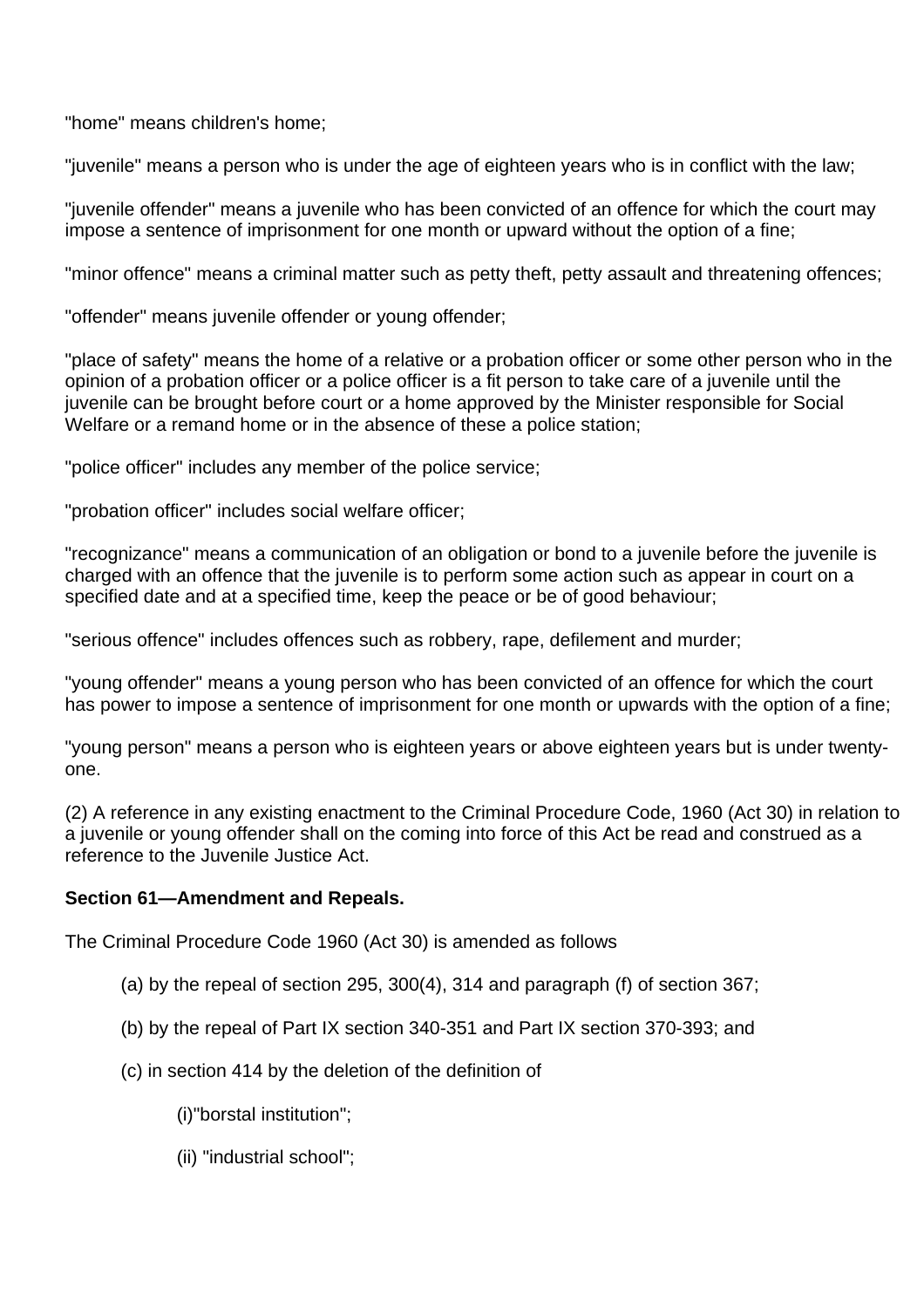- (iii) "juvenile";
- (iv) "remand home";
- (v) "young offender"; and
- (vi) "young person".

# **SCHEDULE**

(Section 12(6)

FORM 1A

# **Police Caution without Conditions**

Referral of caustion details to Commissioner of Police C.I.D.

Police Officer:

Tel. No.

Date:

Station:

Area:

Police Station Caution Ref. No.

To:.................................................................................................(Police Commissioner)

Details of the Accused

Name: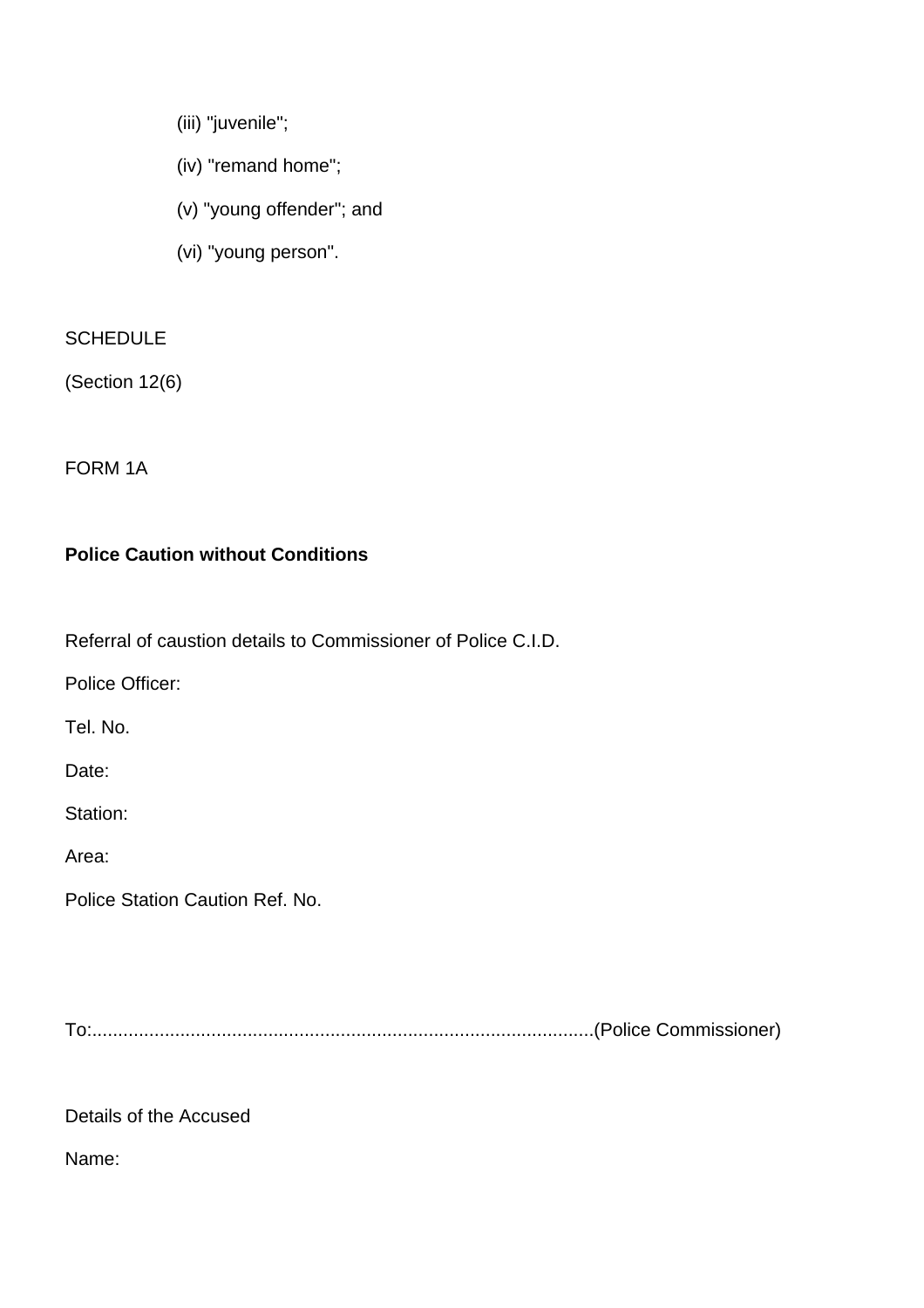Residential/Postal

Address

Telephone No.

Sex

Male **Female** 

Age

Identity No

**Offence** 

I, the undersigned do acknowledge that...................................(Name of child) was formally

cautioned in the manner described and the consequences of his/her behaviour were explained to him/her.

Signed on this.................................day of................

.........................................

Full Name of Police Officer

.....................................................

Signature of Police Officer

……………………….

Rank of Police Officer Service No. of Police Officer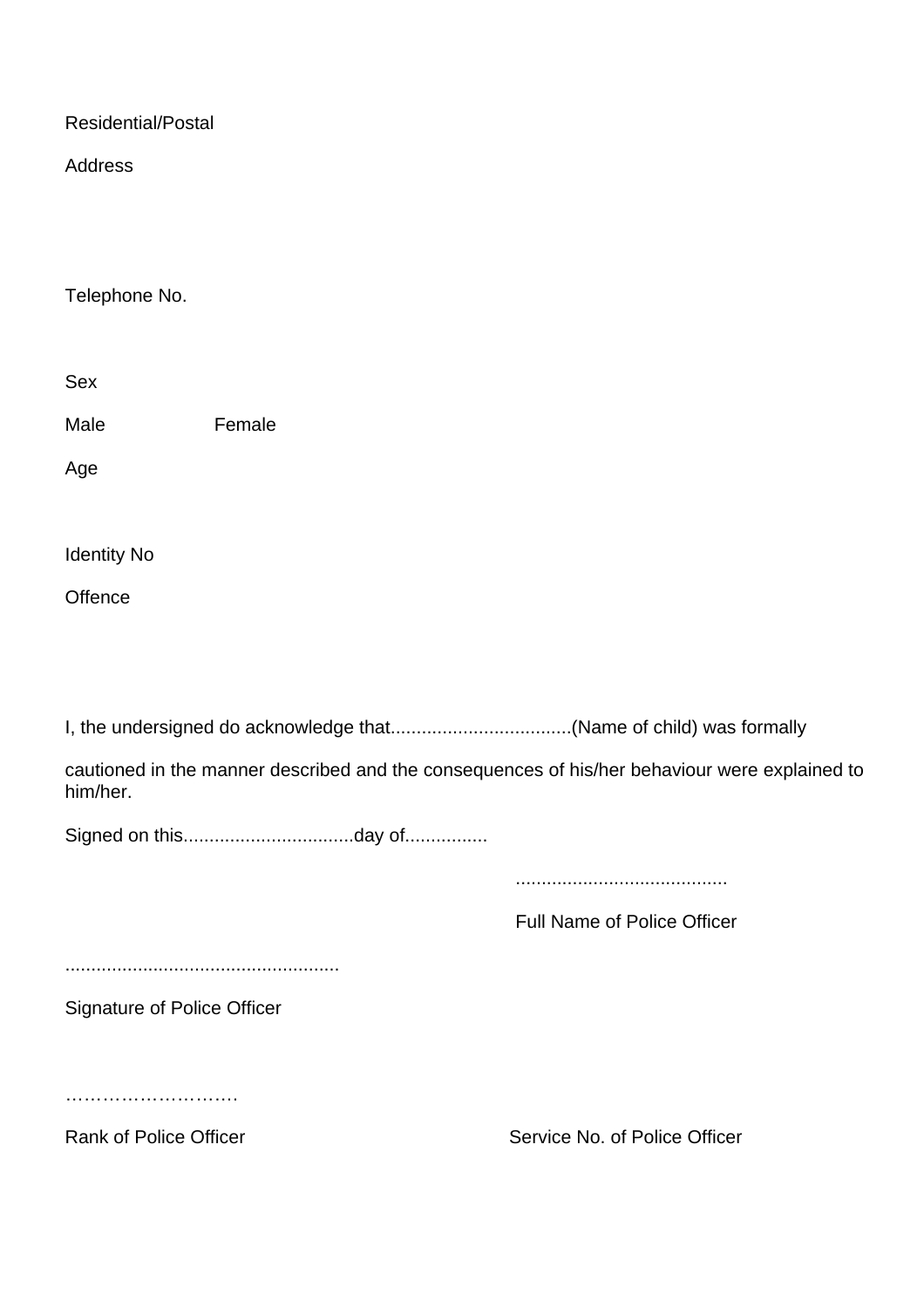(Section 12(7))

FORM 1B

Police Caution with Conditions

Enquiries:

Tel: No.:

Date: :

Rank & Full Name of Investigating Officer

Case No:

Police Station and area

Tel. No. of Investigating Officer:

Probation Officer Full

Name

Probation Officer Service Office

Probation Officer Case No.

Probation Officer Tel. No

Police Station Caution Ref. No.:

To:........................................................................................(Accused Name)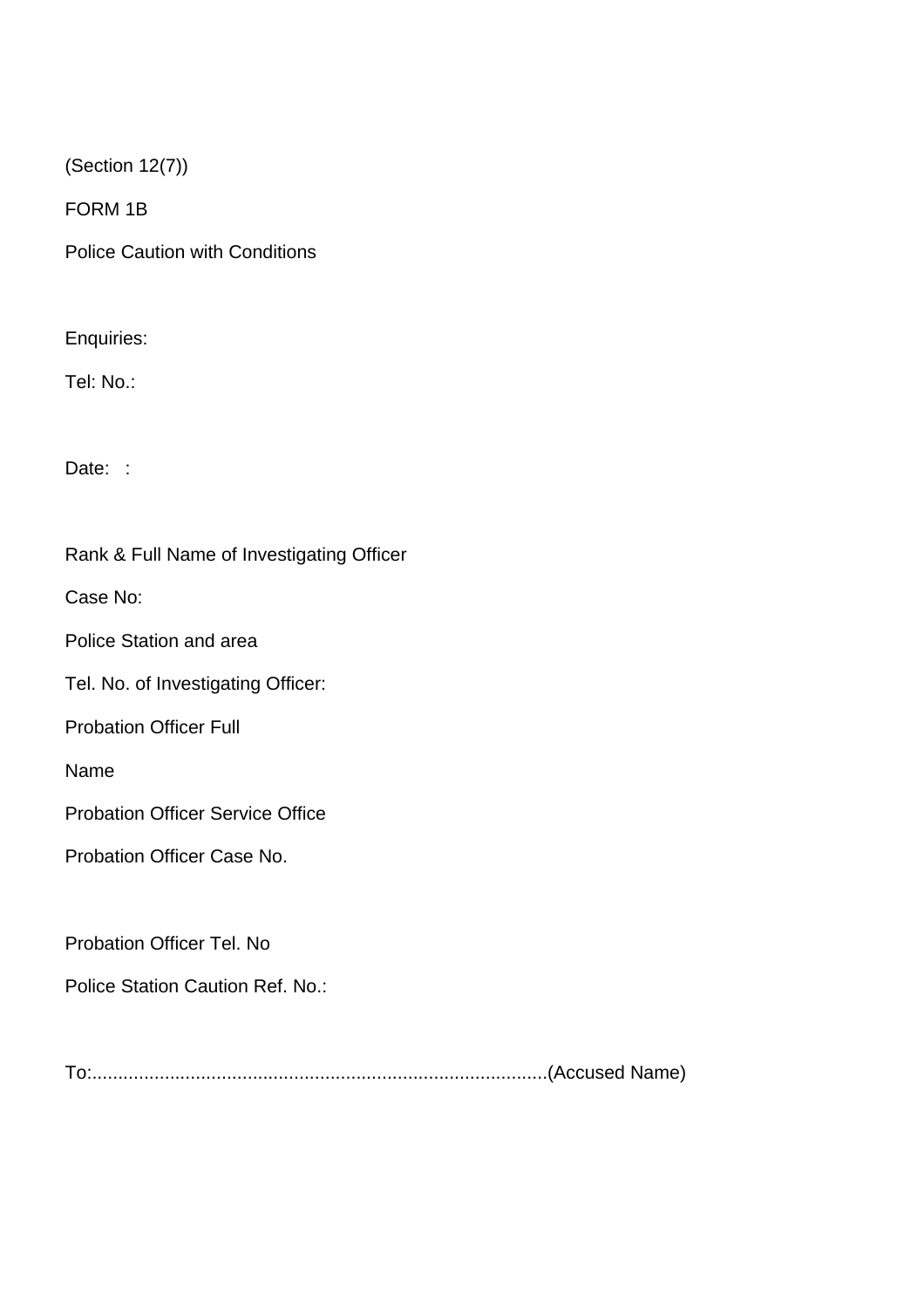| <b>Contact Particulars:</b> |        |  |
|-----------------------------|--------|--|
| Address:                    |        |  |
| Sex:                        |        |  |
| Male                        | Female |  |
| Age                         |        |  |
| <b>Identity No:</b>         |        |  |
| ffence:                     |        |  |

As you have admitted committing the above offence and are taking responsibility for your actions, you are being given a chance. You are hereby reprimanded. You are warned not to commit the offence again. A copy of the formal caution will be sent to the Regional Police Commander. A record of your offence will be kept there for two years. If you commit another offence, this caution may influence the way you are dealt with.

Cautioning details:

People present:

Parent **Guardian** Close relative

Probation Officer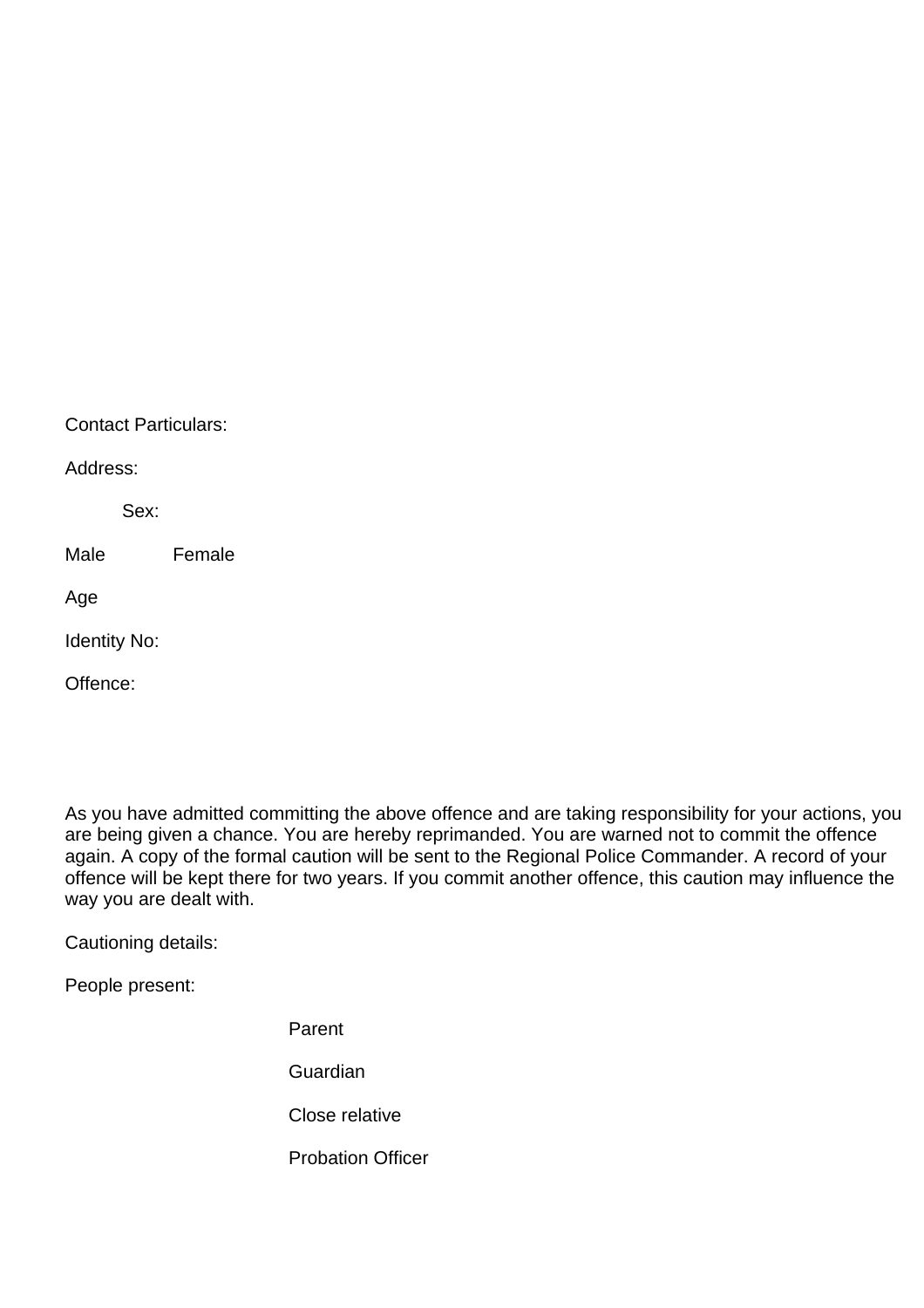| Other                                                   |  |
|---------------------------------------------------------|--|
|                                                         |  |
|                                                         |  |
| The following are the conditions of your caution:       |  |
| Verbal apology to parents/victim.                       |  |
| Written apology to family/victim.                       |  |
|                                                         |  |
| Give the following item in place of stolen/damaged      |  |
|                                                         |  |
|                                                         |  |
| Attend school regularly-no truancy                      |  |
| Police officer to monitor                               |  |
| Performhours (specify 10-30 hours) of community service |  |
|                                                         |  |
|                                                         |  |
| (tick as appropriate)                                   |  |

 The above will be completed by..............................................(accused) no longer than 2 months from date of caution....................................(parent, guardian, close relative) will be responsible for monitoring your progress and will give feedback to............................................(police officer) at...................................(telephone number) or at the .....................................police station at .............................................

(address) by the.....................................................................

Should you fail to comply with the above conditions, your case will be referred back to the probation officer to decide what further action to take in terms of the Juvenile Justice Act.

Signed on this.......................................................day of...............................................